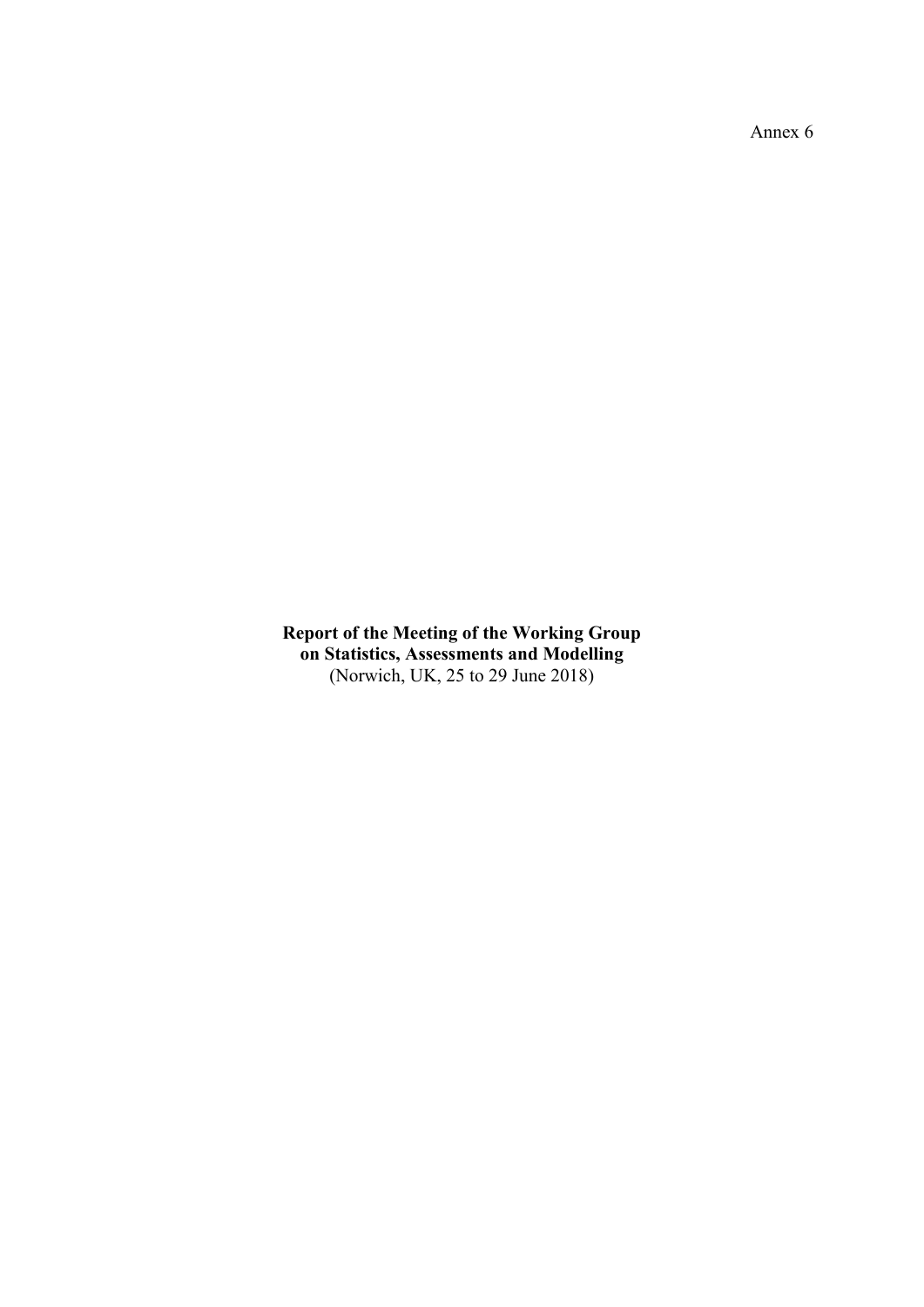# **Contents**

|                    |                                                                             | Page |
|--------------------|-----------------------------------------------------------------------------|------|
|                    |                                                                             | 169  |
|                    |                                                                             | 169  |
|                    | Assessments to estimate sustainable yield in established/assessed fisheries | 169  |
|                    | Development of management advice consistent with Article II                 | 171  |
|                    |                                                                             | 173  |
|                    |                                                                             | 175  |
|                    |                                                                             | 176  |
|                    |                                                                             | 176  |
|                    |                                                                             | 177  |
|                    |                                                                             | 178  |
|                    |                                                                             | 178  |
|                    |                                                                             | 178  |
|                    | Proposals and research results from Subareas 48.2 and 48.4                  | 179  |
|                    |                                                                             | 180  |
|                    |                                                                             | 181  |
|                    |                                                                             | 181  |
|                    |                                                                             | 182  |
|                    |                                                                             | 183  |
|                    |                                                                             | 183  |
|                    |                                                                             | 187  |
|                    |                                                                             | 188  |
|                    |                                                                             | 188  |
|                    |                                                                             | 189  |
|                    |                                                                             | 190  |
|                    |                                                                             | 190  |
|                    |                                                                             | 191  |
|                    |                                                                             | 193  |
|                    |                                                                             | 194  |
| <b>Appendix B:</b> |                                                                             | 198  |
|                    |                                                                             | 199  |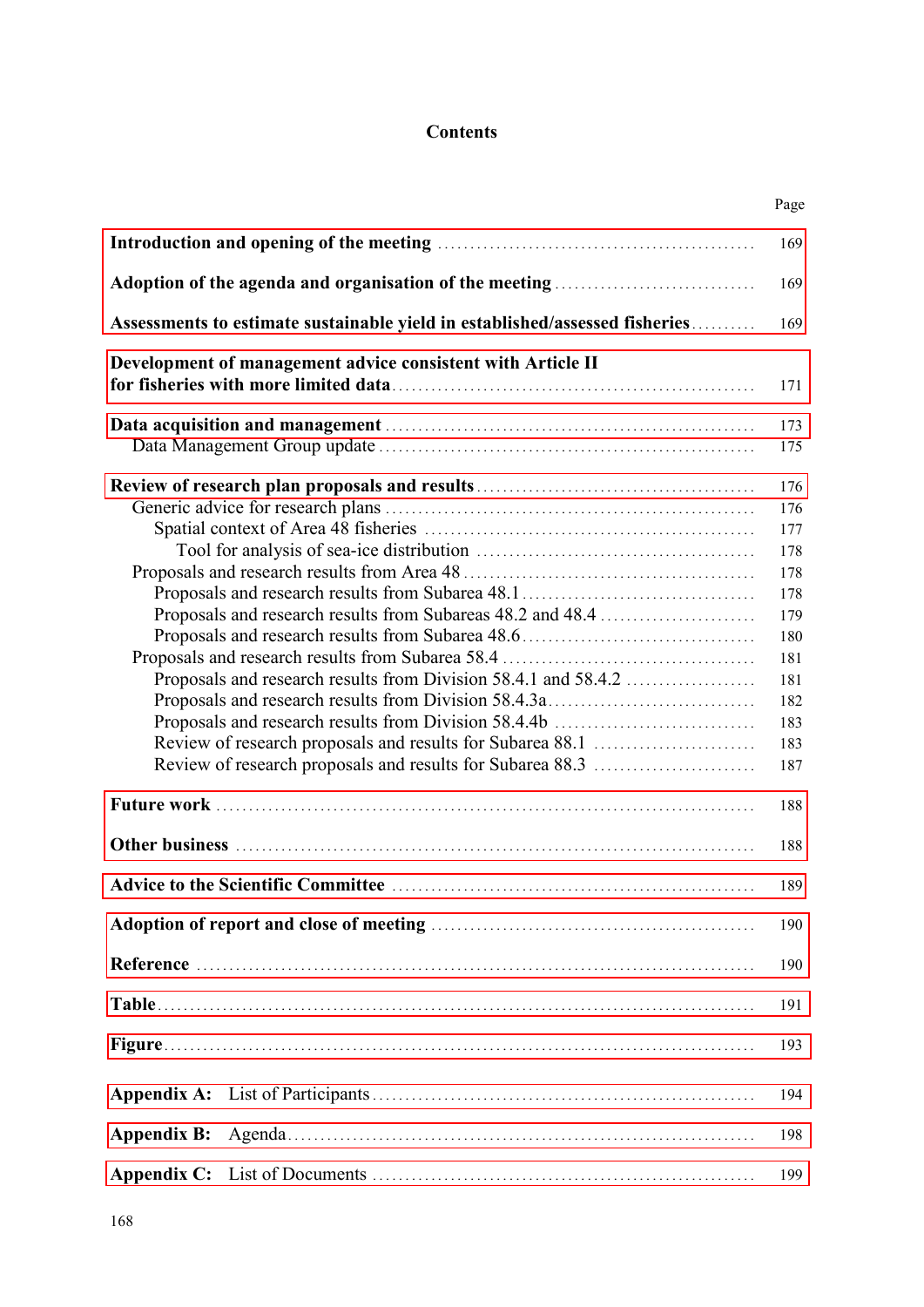# **Report of the Working Group on Statistics, Assessments and Modelling** (Norwich, UK, 25 to 29 June 2018)

#### <span id="page-2-0"></span>**Introduction and opening of the meeting**

1.1 The 2018 meeting of WG-SAM was held at the University of East Anglia (UEA), Norwich, UK, from 25 to 29 June 2018. The meeting Convener, Dr S. Parker (New Zealand), welcomed participants (Appendix A). The meeting was hosted by Cefas and in welcoming participants to the meeting, Dr Stuart Rogers (Cefas Chief Scientist) highlighted the important relationship between Cefas and UEA in delivering high impact applied science to support fisheries. He wished participants every success in their meeting and an enjoyable stay in Norwich.

#### **Adoption of the agenda and organisation of the meeting**

2.1 Dr Parker reviewed the provisional agenda and the terms of reference for WG-SAM and highlighted that the priorities identified by the Scientific Committee for the work of WG-SAM should form the main part of the work of the Working Group. The meeting agenda was adopted (Appendix B).

2.2 Documents submitted to the meeting are listed in Appendix C and the Working Group thanked all authors of papers for their valuable contributions to the work presented to the meeting.

2.3 In this report, paragraphs that provide advice to the Scientific Committee and its other working groups have been indicated in grey. A summary of these paragraphs is provided in Item 9.

2.4 The report was prepared by M. Belchier and C. Darby (UK), A. Dunn (New Zealand), T. Earl (UK), C. Jones (USA), S. Mormede (New Zealand), C. Péron (France), K. Reid (Secretariat), M. Söffker (UK) and D. Welsford (Australia).

#### **Assessments to estimate sustainable yield in established/assessed fisheries**

3.1 The Working Group noted WG-SAM-18/14 and 18/P01 outlining the increased capabilities and flexibility of the Casal2 assessment software compared to the CASAL software currently used to provide management advice, and comparing performance in the Ross Sea region. The Working Group recalled its previous advice on the steps to be undertaken for validating stock assessment software (SC-CAMLR-XXXIII, Annex 5, paragraphs 2.26 to 2.29), and recognised the work already undertaken towards this. The Working Group recommended that in order to further validate the software, Casal2 models could be run in 2019 and compared with the 2019 CASAL assessment.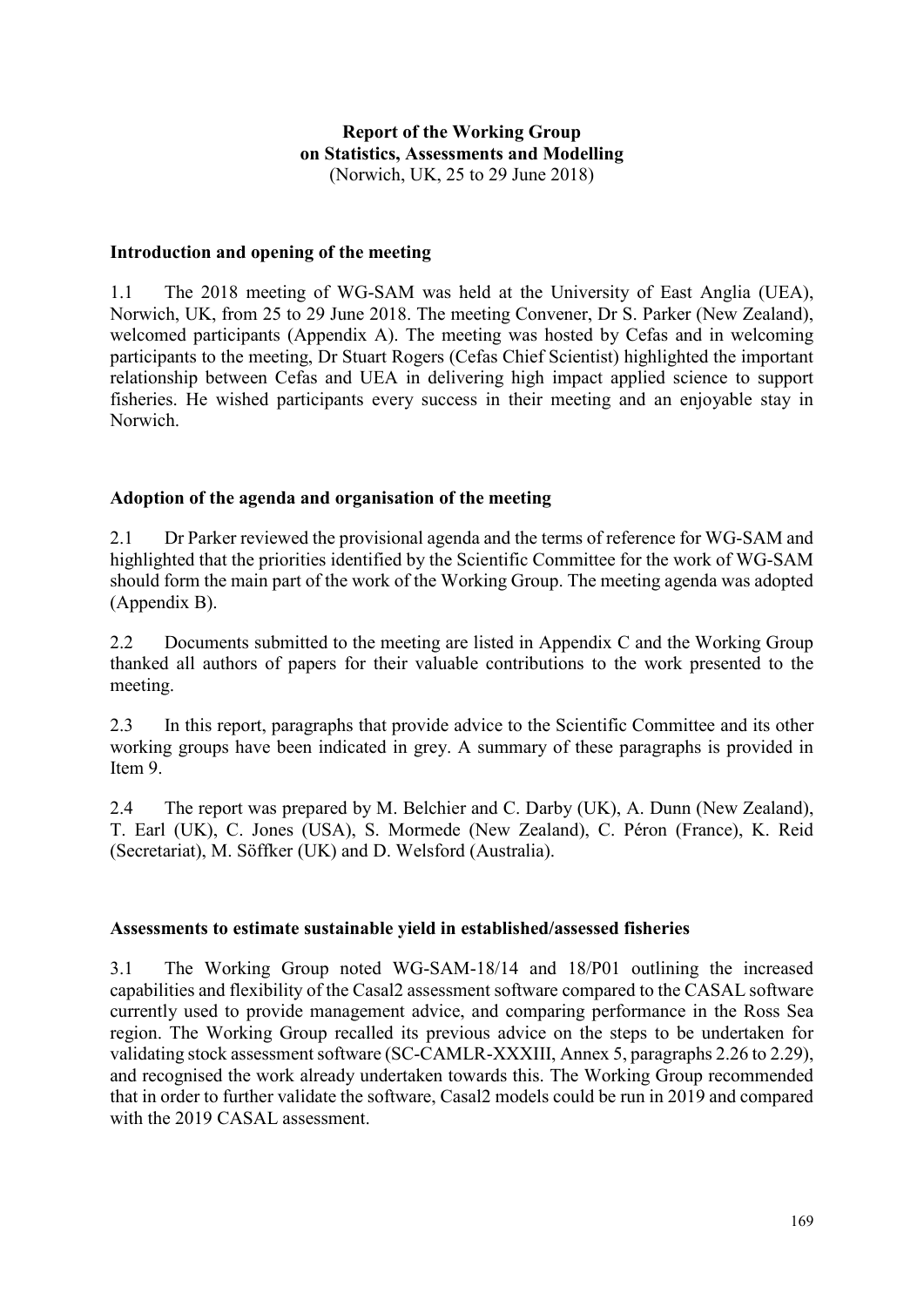3.2 The Working Group noted that due to the modular nature of the software, consideration would need to be given to how validations of software versions would be undertaken. This may include incorporating current toothfish assessments within the software test suite to ensure quality control of updated software versions. The Working Group invited Members to participate by working intersessionally to look at the software and code on GitHub [\(https://github.com/NIWAFisheriesModelling/CASAL2\)](https://github.com/NIWAFisheriesModelling/CASAL2), report errors or issues, test the software with current assessments, and to contribute additional unit tests and tests suites to the code base.

3.3 The Working Group noted WG-SAM-18/22, which discussed ways of incorporating trends in productivity parameters and parameter variability that may be related to changes in environmental conditions into future assessments and management. The Working Group noted the importance of potential environmental variability on the early stages of larval development, which will affect the level of recruitment estimated by the assessment models, and highlighted the importance of collecting data through egg and larval surveys to gain information on recruitment patterns of toothfish.

3.4 The Working Group recommended that WG-FSA consider updating CCAMLR's Fishery Reports to include a section on changes in model parameters and productivity assumptions, and that this section consider the impact of observed changes in biological parameters on management advice. The Working Group noted that the parameters that could be evaluated could include mean recruitment, recruitment variability, mean length at age, mean weight at length, natural mortality and maturation ogives. The Working Group encouraged Members to develop methods that can be used to evaluate the importance of observed changes on resulting advice.

3.5 The Working Group noted that CASAL has a limited capacity to model changes in productivity parameters (other than growth and recruitment), but that Casal2 (paragraph 3.1) can allow such changes to be incorporated. Changes in these parameters may lead to revised estimates of initial and current biomass, and yields, and hence the advice resulting from the CCAMLR decision rules. The Working Group noted that changes in the productivity parameters used in the assessment can be based on observations without an underlying hypothesis about the cause of the changes, but that such a hypothesis is required to choose the appropriate parameters for projections as used in the CCAMLR decision rule. Further work is required to consider the methods of incorporating this into projections. Sensitivity testing or management strategy evaluation would be informative to determine whether the decision rules remain precautionary under different assumptions about future potential changes in productivity parameters.

3.6 The Working Group noted the draft report from the Independent Stock Assessment Review for Toothfish (SC-CAMLR-XXXVII/02) and thanked the Convener, the independent experts and the participants for the thorough review. The Working Group noted that the review had concluded that the current assessment methodology is appropriate for the management of these stocks, and that the review panel had recognised the large body of ongoing work that has contributed to the assessments. The Working Group welcomed the suggestions for areas of future work to further develop these assessments and encouraged Members presenting stock assessments to address these.

3.7 The Working Group welcomed the acknowledgement by the review panel that CCAMLR was a leader in the use of tagging data in stock assessments, and that the review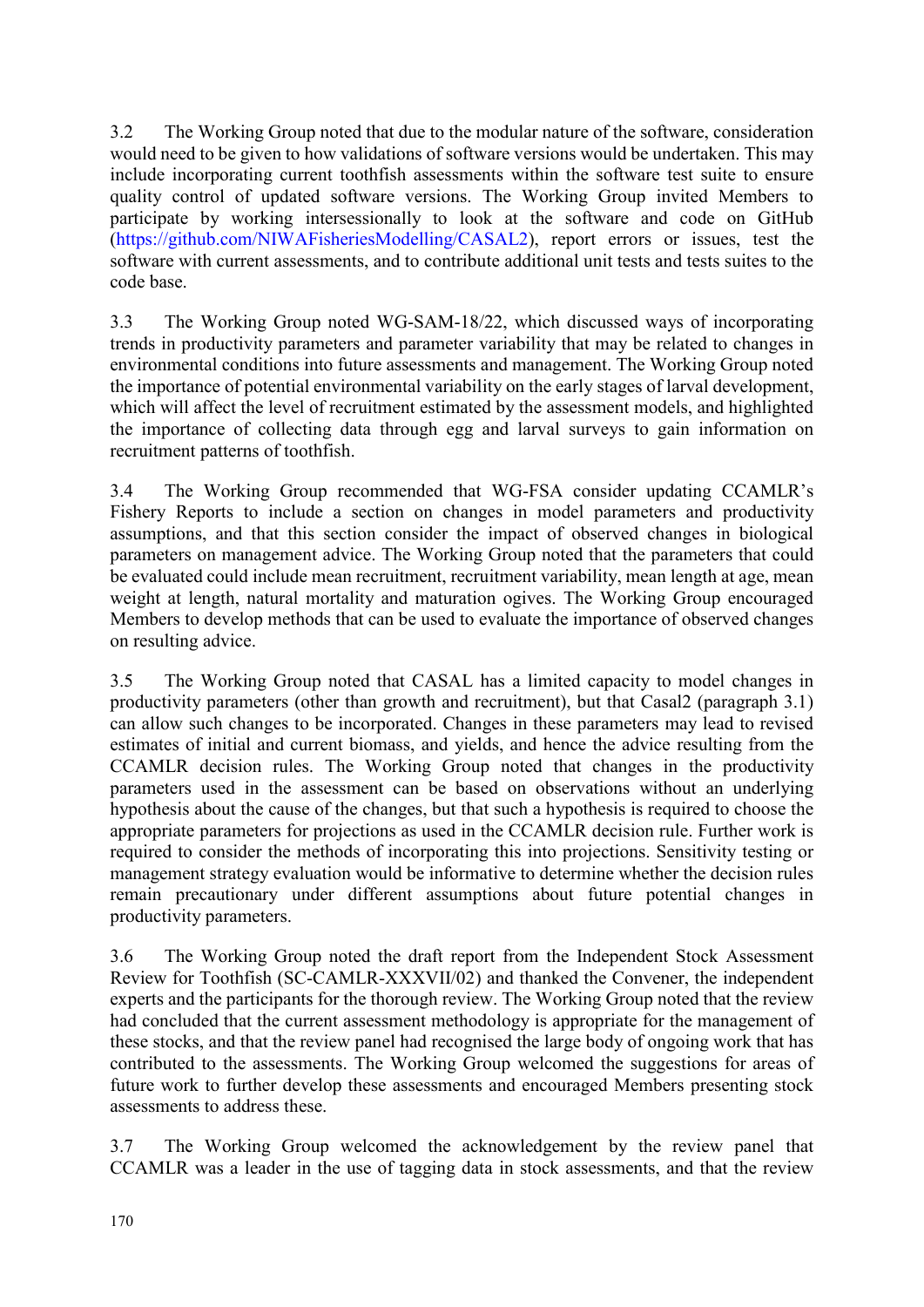<span id="page-4-0"></span>panel had noted that the approach to resolve differences in tagged fish survival and tag-detection rates between vessels in the Ross Sea region assessment was appropriate. The Working Group recommended Members continue to develop approaches to reduce differences in tagged fish survival and tag-detection rates between vessels.

3.8 The Working Group noted that advances in pop-up satellite archival tag (PSAT) tagging technology may allow for updated estimates of tagging mortality, and that analysis of tag recaptures at length may allow for estimation of ongoing tag mortality and identification of size-dependant survival. The Working Group noted that increasing scientific electronic monitoring using video cameras would provide insights into the relative importance of vessel procedure and environmental effects on tagged fish survival and tagged fish detection. The Working Group noted that conclusions drawn from vessel performance comparisons in assessed fisheries may be useful for informing the evaluation of research proposals.

3.9 The Working Group recommended the development of spatial overlap statistics to assist in evaluating the prospects of informative estimates of biomass being created from a proposed tagging program. The Working Group noted that improvements in tagging performance in individual vessels may provide useful insights that can be applied to improve the performance of all vessels, but recognised that changing tag performance adds additional complexity when compiling tagging data time series to estimate stock size.

3.10 The Working Group noted WG-SAM-18/34 which outlined a standard set of diagnostics that should be presented for icefish assessments, building on the work of WG-FSA-17 (SC-CAMLR-XXXVI, Annex 7, paragraphs 3.13 and 3.14).

3.11 The Working Group welcomed the work, and recommended that the diagnostics be included in the annual Fishery Reports for icefish and that Members continue to work to standardise the information presented in the assessment papers and Fishery Reports for toothfish assessments.

#### **Development of management advice consistent with Article II for fisheries with more limited data**

4.1 Following the recommendation by the Scientific Committee that the qualitative approach to setting catch limits in data-poor and research block fisheries developed by WG-FSA-17 should be tested and further developed, WG-SAM-18/23 presented a quantitative approach, formalising and coding the rules set out by WG-FSA-17. The paper presented results from a simulation approach examining the performance of the trend analysis rules through different scenarios of population abundances, uncertainty in biomass estimates and abundance trends. The paper concluded that the trend analysis rules performed well, and increased or decreased catch limits with increasing or decreasing simulated populations.

4.2 The Working Group noted that the qualitative assessment of trends and slopes by WG-FSA-17 was replicated in a quantitative approach, and advice on catch limits and trends in stock trajectory was almost identical when using the linear method or the 'two-over-three' method in these simulations. As the linear method allows the estimation to be performed when data for some years are not available, the Working Group considered that this method was more widely applicable, and should be used.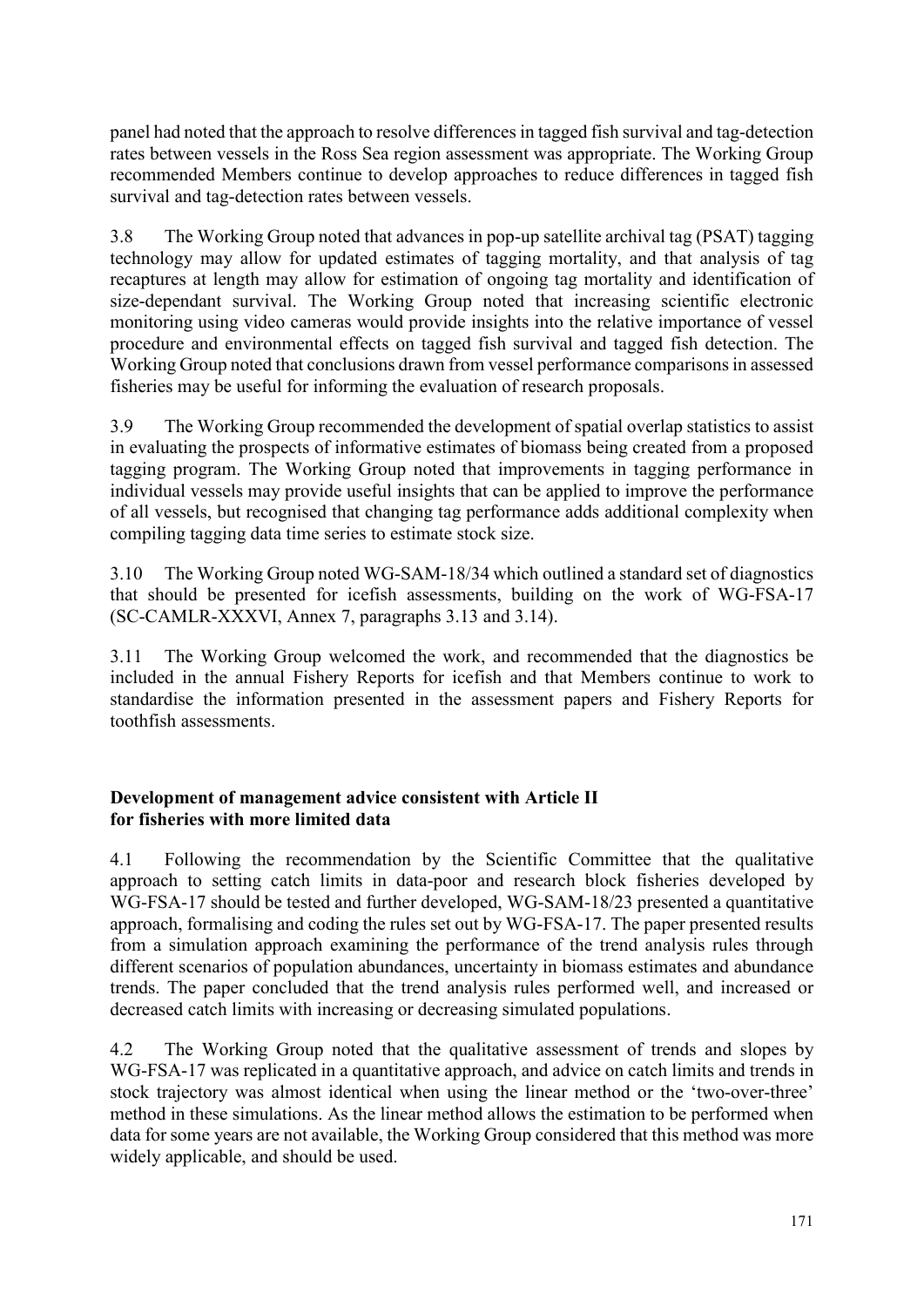4.3 The Working Group noted that the trend analysis method was still in the early stages in the process of formalisation and testing, however, was confident that the method in its current form was an improvement over previous approaches to setting catch limits in data-poor and research block fisheries. The Working Group recommended further work to ensure that the advice derived was consistent with CCAMLR objectives, including:

- (i) a management strategy evaluation, in particular including sampling error and model misspecification, would provide more information about the performance of the method, and potentially identify situations where an alternative method would be preferable
- (ii) using data from the research fisheries directly could show different results from the linear regression component of the method – this step would require further method development and testing to ensure it considers the full suite of decisions carried out when calculating the biomass
- (iii) test how the trend analysis rules perform with different coefficients of variation (CVs) and biomass estimate distributions, different catch-per-unit-effort (CPUE) and variable tag returns, and research-block specific simulations, as well as different scenarios where populations change in response to catches and overall management approaches
- (iv) further work is needed to address uncertainties around tagging and CPUE-based biomass estimates, as they drive the algorithm to the specified bounds in decreasing or increasing catch limits
- (v) statistically test between apparently conflicting trends in biomass point estimates, and test for significant differences between tag-based and CPUE-by-seabed based approaches.

4.4 The Working Group noted that the trend analysis rule to determine whether the trend was increasing, decreasing, stable, or uncertain, as described in WG-SAM-18/23, was applied during the meeting to the 2017 biomass estimates calculated by the Secretariat. Results were presented to the Working Group and showed that the management advice would have been identical to that reached at WG-FSA-17. The method was shown to provide almost identical results when using a slope definition of  $\pm$  0.15 instead of  $\pm$  0.1.

4.5 The Working Group recommended the above approach be used with a slope value of  $\pm$  0.1, noting no change in the slope determination as a result of biomass CVs of 0.2 or 0 and that this method be used to provide management advice for setting catch limits in research blocks.

4.6 The Working Group requested that the Secretariat calculate biomass estimations and corresponding slopes for each research block for WG-FSA-18 based on this approach, including methods to incorporate the CV of each biomass estimate used in the determination of slope for the trends in biomass for discussion at WG-FSA-18.

4.7 The Working Group recalled that in the past, it had highlighted that using tag-based assessments would be preferable over CPUE-by-seabed approaches in exploratory and datapoor fisheries (SC-CAMLR-XXX, Annex 5), however, that the success of recapturing tagged fish is variable between fisheries and that tagging performance metrics vary among vessels. It noted that simulations should be carried out to determine the number of tagged fish and tag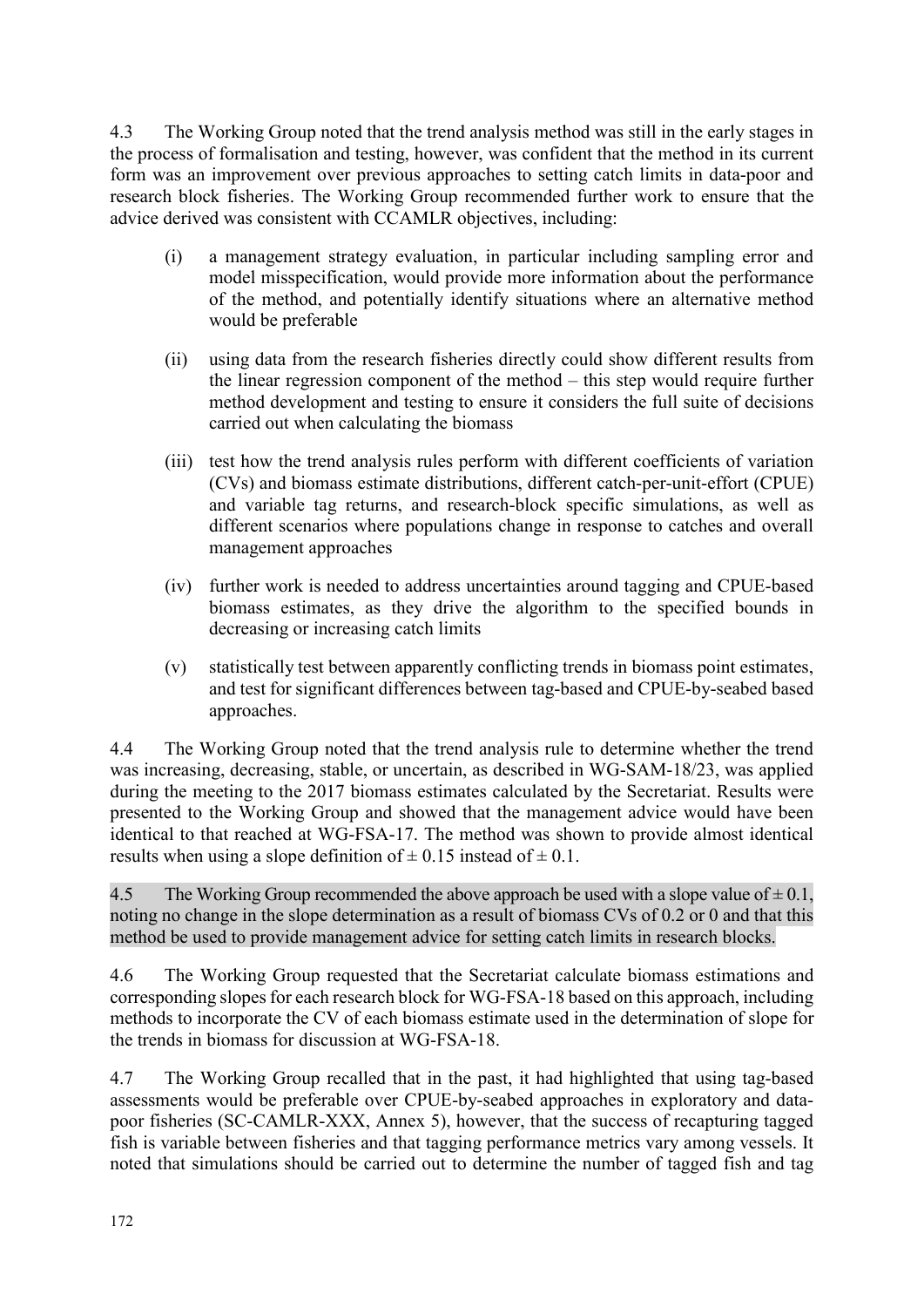<span id="page-6-0"></span>recaptures considered sufficient to move to tag-based biomass calculations, and to examine tagging mortality and tag-detection performance and their effects on biomass estimation in datapoor fisheries.

# **Data acquisition and management**

5.1 WG-SAM-18/20 provided results of a pilot study using a scientific electronic monitoring system that collects video data from three cameras along with time-linked sensor data on vessel operations and location.

5.2 The Working Group agreed that the system worked well in this pilot study, and has the potential to assist in improving the accuracy and quality of data recording, with an added benefit of allowing observers more time for biological and other sampling by reducing the time spent on tasks such as line setting observations, determining species mix, or size compositions.

5.3 The Working Group acknowledged that there are several vessels fishing in the Convention Area that are currently using systems similar to this, and some have low-light and thermal cameras that can detect seabirds prior to and during setting operations. The Working Group noted that whilst the initial cost of setting up such an integrated system on a vessel is significant, it is relatively minimal thereafter. The Working Group agreed that these sorts of systems showed great promise to support observers in their Scheme of International Scientific Observation (SISO) duties, and encouraged other Members to explore the use of scientific electronic monitoring on their vessels.

5.4 WG-SAM-18/24 provided a review of the toothfish tagging procedures on four Ukrainian vessels (*Calipso*, *Koreiz*, *Marigolds* and *Simeiz*) in the 2017/18 fishing season. The Working Group noted the tagging procedure of each vessel in relation to the factory location, the container of water designed to hold the fish before tagging, tagging tables and the distance fish are transported through the vessel during the tagging procedure.

5.5 The Working Group noted that the presentation of results accompanying WG-SAM-18/28 included a description of squid depredation on a tagged toothfish after it was released and noted that at present, knowledge on depredation by squid was based on anecdotal accounts and SISO reports. The Working Group recalled WG-FSA-15/07, which provides guidance on how to identify signs of depredation from different species, including giant and colossal squid. The Working Group encouraged Members to develop approaches to quantify the occurrence of squid depredation, including observations of post-capture mortality due to squid.

5.6 The Working Group inquired as to the utility and purpose of using holding tanks during the toothfish tagging process, as opposed to immediately tagging and releasing the selected toothfish. Dr L. Pshenichnov (Ukraine) clarified that fish can be held for a time to determine their condition and suitability for tagging, as some specimens may be more appropriate to retain than release. The Working Group agreed that it would be valuable to evaluate the use of holding tanks in relation to fish handling and tagging best practices.

5.7 The Working Group recommended that WG-FSA consider including a record of whether a vessel uses holding tanks, as well as the characteristics of the tank and water supplied, as part of its tagging procedure in future notifications, as this may assist in understanding variability in tag performance between vessels.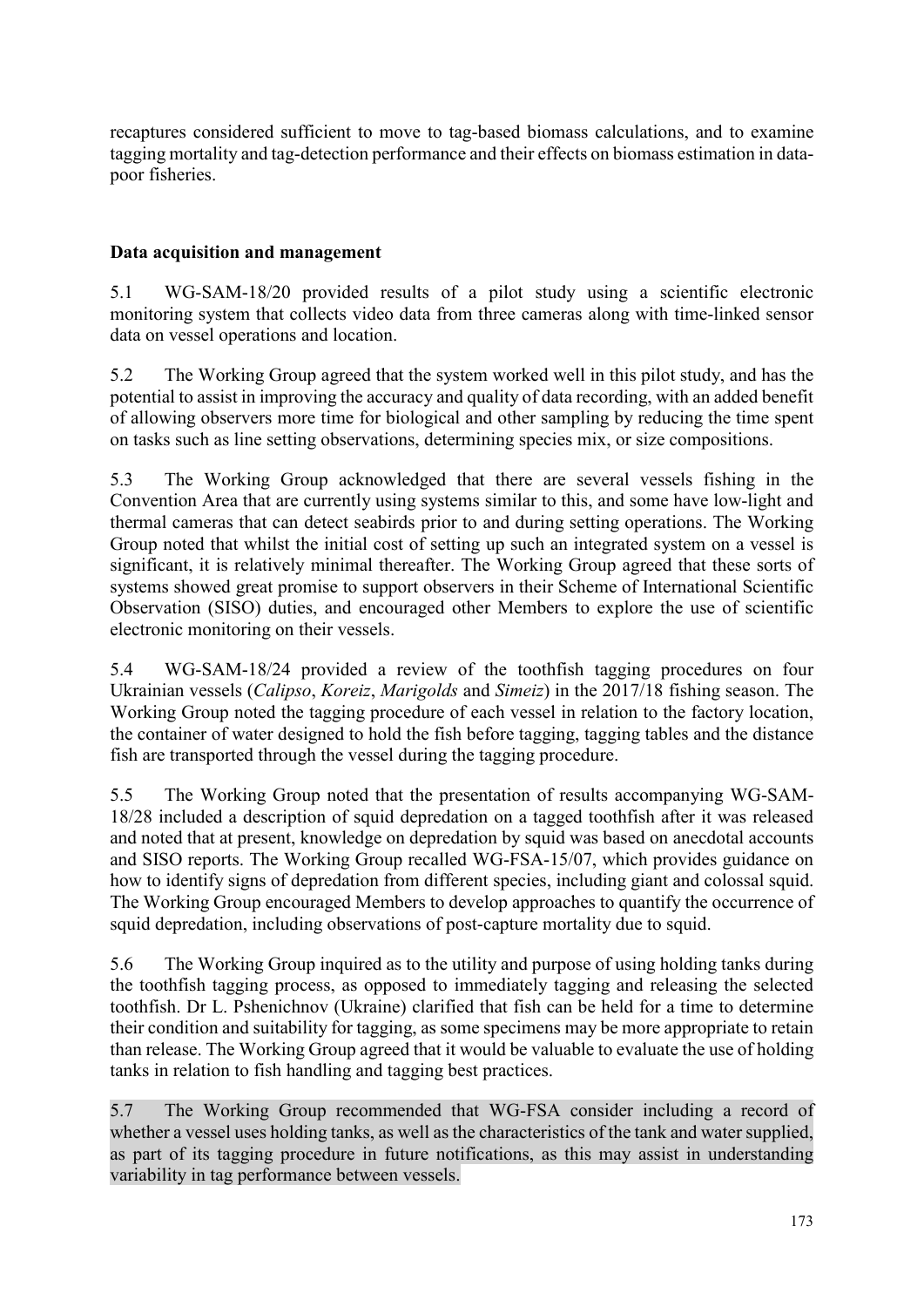5.8 The Working Group recommended that the Scientific Committee consider holding a focus topic or workshop on toothfish tagging practices to better inform tagging practices by all Members fishing in the Convention Area, as these data serve as a primary driver underpinning current stock assessments of toothfish. Such a focus topic could be held during an offassessment year under CCAMLR's current biennial toothfish assessment practice and could benefit from invited experts on fish handling procedures.

5.9 WG-SAM-18/27 described a preliminary analysis of oceanographic measurements collected on Ukrainian vessels undertaking research during the 2017/18 season. This initiative deployed compact microprocessor-controlled salinity, temperature, depth recorders (CTDs) on longlines. It was noted that Ukraine intends to undertake further analysis of these trials, and these results will be submitted to WG-FSA.

5.10 The Working Group noted that these compact CTDs provide useful information in relation to broad differences in habitats and water column physical characteristics used by toothfish. However, these compact CTDs need to be calibrated.

5.11 The Working Group agreed that it would be very useful to undertake comparisons of these and other compact CTD loggers paired with more sophisticated and precise CTD instrumentation to characterise their performance and nature of potential data errors collected with these CTDs.

5.12 The Working Group recommended that this information be made available or brought to the attention of established data infrastructures such as SCAR/SCOR through the Southern Ocean Observing System (SOOS), or PANGAEA.

5.13 WG-SAM-18/19 introduced a research proposal designed to collect information on catchability of longlines on toothfish by sampling an area with both bottom trawl and longline gear types.

5.14 The Working Group noted that there have been considerable difficulties catching toothfish with bottom trawls in previous research cruises. Further, there appear to be speciesand size-specific difficulties catching toothfish with bottom trawl. Previous efforts have demonstrated little success catching Antarctic toothfish (*Dissostichus mawsoni*) relative to Patagonian toothfish (*D. eleginoides*), as well as difficulties catching larger toothfish possibly due to differences in vertical distribution or avoidance behaviour.

5.15 Comparisons of bottom trawl versus longline catchability are further complicated due to other factors that influence longline performance such as gear type, number of hooks, depth, soak time etc. The Working Group noted that there could also be substantial benthic impacts while undertaking such an experiment.

5.16 The Working Group noted that during previous exploratory fishing trials using bottom trawls to catch toothfish, very few were caught, although the method represents an effective way to sample other demersal species often caught by longlines, such as macrourids. These trials demonstrated no clear relationship between what was caught in the trawl versus what is captured with longlines.

5.17 The Working Group recommended that prior to undertaking such comparisons, it would be valuable to review previous efforts and trials using bottom trawls to catch toothfish in the Convention Area. Examples of such trials are described in WG-SAM-15/34, WG-FSA-12/51, WG-FSA-08/56 and van Wijk et al. (2000).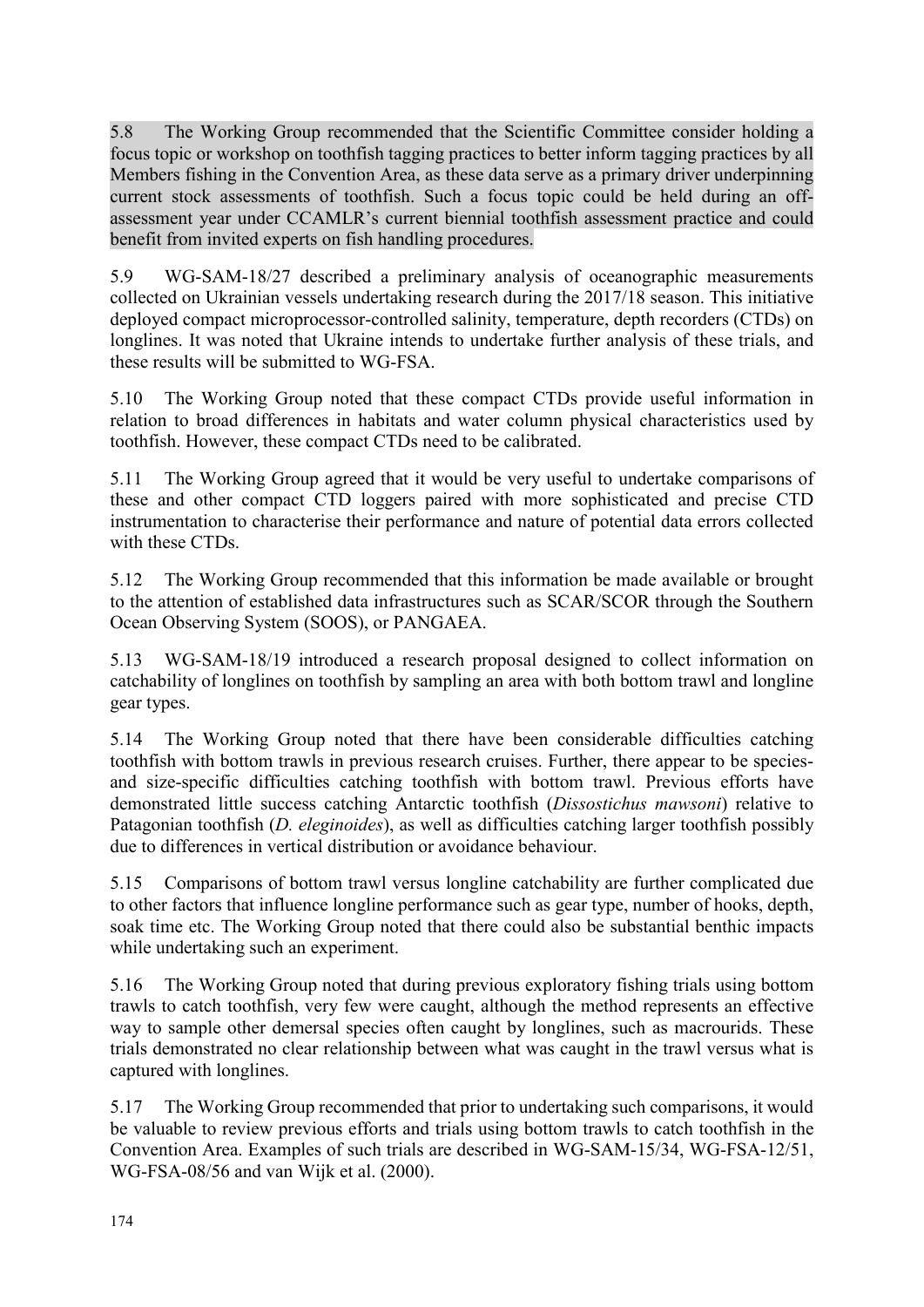5.18 WG-SAM-18/18 described a photographic reference set of otoliths for *D. mawsoni* from the Ross Sea region. Two photographs are provided for each prepared otolith (one unaltered, and one with the location of each counted annulus indicated). Each otolith is linked to an Excel spreadsheet that provides associated metadata.

5.19 The Working Group welcomed the material provided in WG-SAM-18/18 and recalled that there are other reference sets (such as for *D. eleginoides*) that are either available, or could be made available for training purposes, or to verify consistency between readings.

5.20 The Working Group requested that the Secretariat develop a central repository for reference sets of otoliths provided by Members to facilitate access to reference sets, along with manuals associated with the preparation of otoliths included in the reference set.

5.21 WG-SAM-18/29 provided a summary of information on otolith ageing methodology of *Dissostichus* spp. by Ukrainian scientists and included descriptions of equipment and procedures for processing and reading ages from otoliths.

5.22 The Working Group welcomed this work and noted that there are a variety of methodologies that can be employed to prepare and age *Dissostichus* spp. otoliths. Dr Welsford invited Members with an interest in otolith ageing to contact the Australian Antarctic Division and visit Hobart, potentially just prior to WG-FSA, as an opportunity to compare methodologies between Members.

Data Management Group update

5.23 The Data Management Group (DMG) was first established in 2017 as an e-group. The current Convener of the DMG, Dr C. Reiss (USA), provided a summary of the intersessional activities of the DMG. The Working Group recalled that the role of the DMG is to be a conduit between CCAMLR data users and the Secretariat, and to provide feedback and advice on:

- (i) communication of information on data and metadata management and development
- (ii) development of data quality standards and rules
- (iii) development of data infrastructure, including data submission processes
- (iv) provision of data extracts to Members
- (v) development of data analysis tools.

5.24 The Working Group noted that the e-group discussions summarised by the Convener of the DMG concerned 12 points, primarily in relation to quality assurance/quality control, automatic updates to the database, and whether data that Members requested had been adequate. Other issues raised in the e-group included other data-related activities such as electronic webbased Catch Documentation Scheme for *Dissostichus* spp. (e-CDS) data. There was some concern that this data may take precedence over Scientific Committee data issues, and the Convener underscored that it was important to have an optimal balance between the requirements of various data users.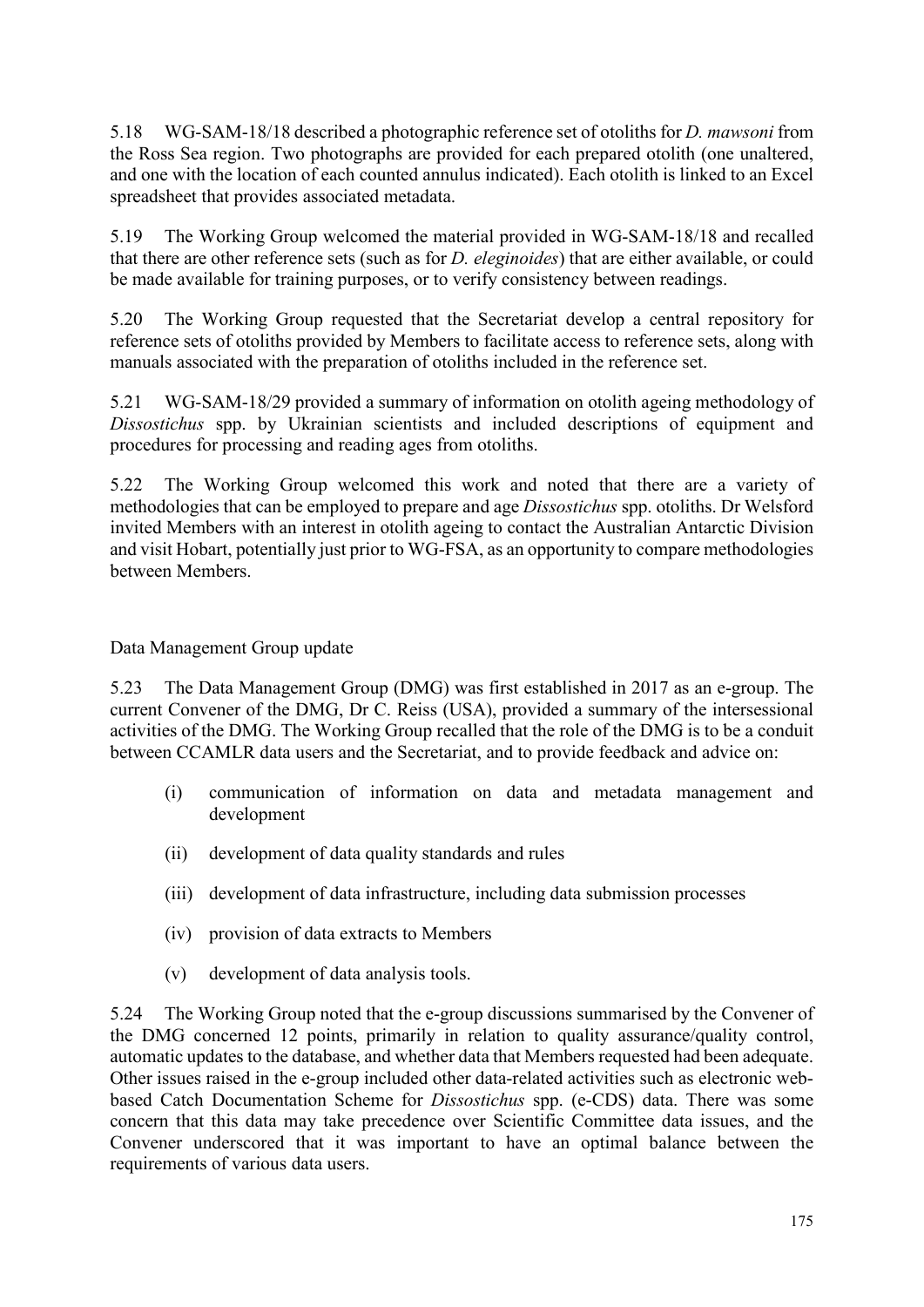<span id="page-9-0"></span>5.25 The Working Group recalled the origins of the request to form a DMG (SC-CAMLR-XXXV, Annex 5, paragraphs 2.15 to 2.20, 5.7, 5.14, 5.15 and 6.8) and emphasised that its priorities lie with points i–v of the terms of reference, and was mindful that the DMG should focus on addressing some of the high-priority items outlined in the DMG e-group.

5.26 The convener of the DMG requested additional engagement and structured, specific feedback from all data end users in relation to progress and evaluation of paragraphs  $5.23(i-v)$ above.

5.27 The Working Group received a report from the CCAMLR Executive Secretary on the status of data management. The Working Group noted the Secretariat's recognition that data management represents one of the key services it provides to CCAMLR, and that it has embarked on a program to respond to feedback and advice from the DMG. Specific feedback to the Secretariat stressed the need for transparency about the process, and the need to ensure integrity of the data.

5.28 The Working Group noted that preliminary work has been undertaken to establish the roles and responsibilities of different departments within the Secretariat in respect of the wide range of data that are held by the Data Centre. These data include:

- (i) catch and effort data
- (ii) data on compliance and management
- (iii) scientific data
- (iv) administrative data.

5.29 It was noted that roles and responsibilities will be defined in relation to data acquisition, entry, integrity, storage and extraction. The establishment of roles will be followed by documentation of processes, particularly the processes for engagement with data owners and data users and the development of data quality and integrity checks and algorithms. Dialogue with the DMG will be maintained throughout.

5.30 The Convener of the DMG noted that additional consideration from the e-group would be forthcoming as the Secretariat implements the elements of the new data systems. The Working Group recognised that the Secretariat is updating the data management in a way that data integrity is maintained, and that datasets will continue to increase in size and scope. The Working Group requested that a timeline of progress on the data systems be provided to Members.

# **Review of research plan proposals and results**

Generic advice for research plans

6.1 In respect of the research plans involving toothfish, the Working Group recommended that:

(i) research proposals provide a summary of previous WG-SAM, WG-FSA and Scientific Committee recommendations within their proposals, and describe how the proposal has addressed these points when these proposals are submitted to WG-FSA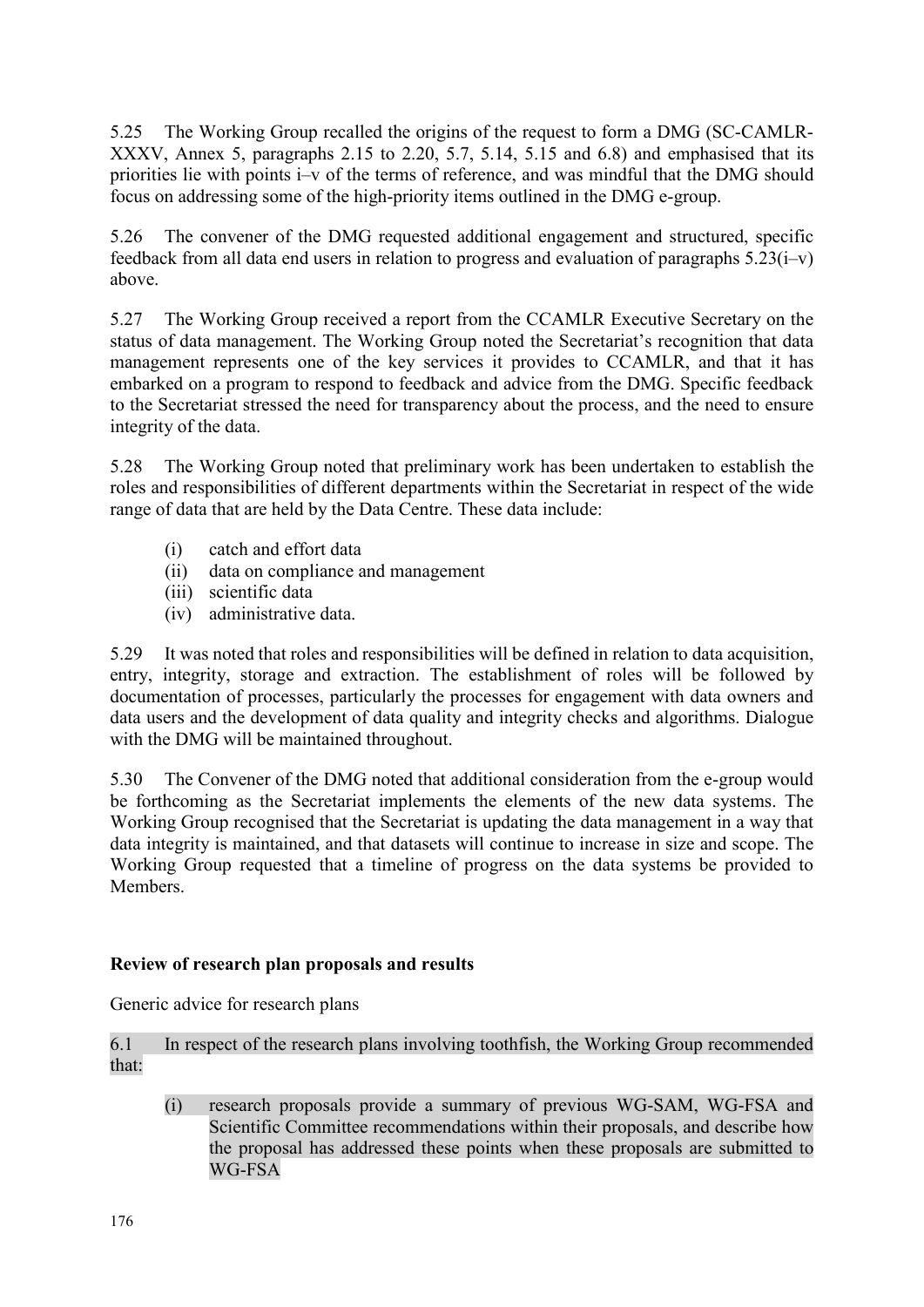- (ii) all research plans submit a summary table comprising the applicable milestones of the research from the beginning of the plan, planned and actual achievement dates, papers submitted, and noting any changes in the milestone time tabling to assist the working groups in evaluating research plan performance and progress towards objectives (e.g. Table 1)
- (iii) all research proposals provide a clear summary of the start of the program, the end date and the years that the current proposal covers
- (iv) a summary of the information required to complete Table 1 of Conservation Measure (CM) 24-05 including the specific conservation measures from which an exemption is required to conduct the research be included
- (v) by-catch should be recorded to the highest taxonomic resolution, in particular for macrourids and icefishes, where good identification guides exist
- (vi) tag-overlap statistics be reported at the scale of the research block and at the scale required in CM 41-01 in order to address possible confounding effects of spatial differences in toothfish length frequency
- (vii) greater clarity be provided in demonstrating the linkage between research objectives and the development and testing of stock hypotheses
- (viii) the objectives of the research plans be described in terms of outcomes instead, with data collection as a means to achieving the outcomes.

6.2 The Working Group also noted that there was considerable variability in the timeframes over which future research programs were notified. The Working Group requested that the Scientific Committee consider how research timeframes could be standardised.

6.3 The Working Group recognised the potential for differences in the interpretation of the need for an exemption from conservation measures under CM 24-01 for different research activities involving Antarctic marine living resources. The Working Group requested the Scientific Committee to review the objectives and provisions of CM 24-01 and provide clear guidance to Members on appropriate criteria for the application of this measure.

# Spatial context of Area 48 fisheries

6.4 The Working Group considered SC-CAMLR-XXXVII/01, the report of the Co-conveners of the CCAMLR Workshop for the Development of a *Dissostichus mawsoni* Population Hypothesis for Area 48 held from 19 to 21 February 2018 in Berlin, Germany, and noted that the main outputs of the Workshop were three alternative stock hypotheses which are provided in the report's annex (WG-SAM-18/33 Rev. 1).

6.5 The Working Group thanked the Co-conveners Drs Darby and Jones and all participants for their valuable contributions to the Workshop and, in particular, thanked Dr Söffker for her major contribution in preparing the annex containing the extensive background information developed through the Development of a *D. mawsoni* Population Hypothesis for Area 48 e-group and considered at the Workshop, as well as the subsequent outputs including detailed figures of the different stock hypotheses.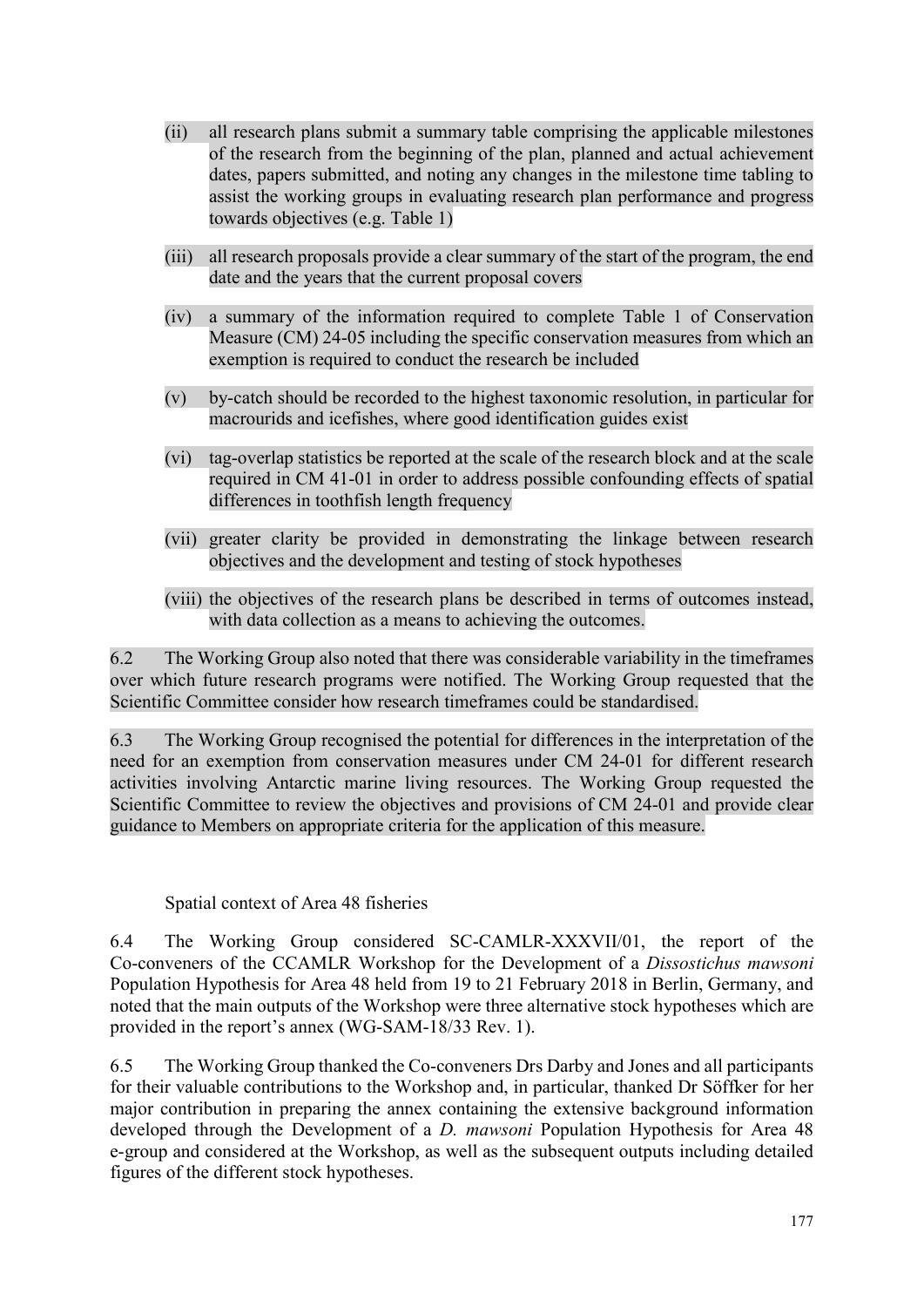6.6 The Working Group noted that the meeting had been very productive and demonstrated that focussed meetings to consider specific questions were useful. The Working Group noted that such targeted meetings could be convened within the current working group structure rather than adding additional meetings to the annual Scientific Committee meeting schedule.

6.7 The Working Group noted that a key priority arising from the Workshop was the development of egg and larval dispersal models. Such modelling could be carried out as 'desktop' research without the need for further on-water research activities. The Working Group recognised that extensive modelling of krill transport and dispersion had been undertaken in Area 48 and should form a good basis for any future *D. mawsoni* studies. It was noted that egg and larval sampling could be carried out by plankton tows undertaken by fishing vessels.

6.8 The Working Group recommended that future toothfish research in the region should address the data gaps and hypotheses highlighted at the Workshop and this should be incorporated into Members' research plans within Area 48.

# Tool for analysis of sea-ice distribution

6.9 The Working Group considered WG-SAM-18/01 which described the development by German scientists of a statistical 'decision support' tool for retrospective analysis of fishing ground accessibility in the Weddell Sea. The Working Group thanked the authors for providing information on this very useful development and noted that it could be used to assess trends in size and location of areas of ice-free waters with high productivity used by foraging predators, as well as assisting in the planning of potential fisheries research in the region.

6.10 The Working Group noted that the development of an interactive user interface gave the tool great flexibility and the use of 'sliders' meant that it was possible to investigate the differences in accessibility to a given area by vessels with different classes of ice strengthening and at any given period. The author's clarified that 'accessibility' was calculated on a daily basis.

6.11 The Working Group noted that the tool could be used for planning aspects of research in many disciplines in the Weddell Sea and that it could also be used to assess longer-term trends in accessibility in the region. The Working Group looked forward to using the tool and would be able to provide feedback on its use to the developers once available.

Proposals and research results from Area 48

Proposals and research results from Subarea 48.1

6.12 WG-SAM-11/18 was presented describing a proposal by Ukraine to conduct research on *D. mawsoni* in Subarea 48.1.

6.13 The Working Group recalled discussions at WG-FSA-17 (SC-CAMLR-XXXVI, Annex 7, paragraphs 4.53 to 4.55) and SC-CAMLR-XXXVI (SC-CAMLR-XXXVI, paragraphs 3.83 and 3.85) regarding a similar proposal by Ukraine in 2017. It requested clarification as to how the new proposal had taken account of these discussions.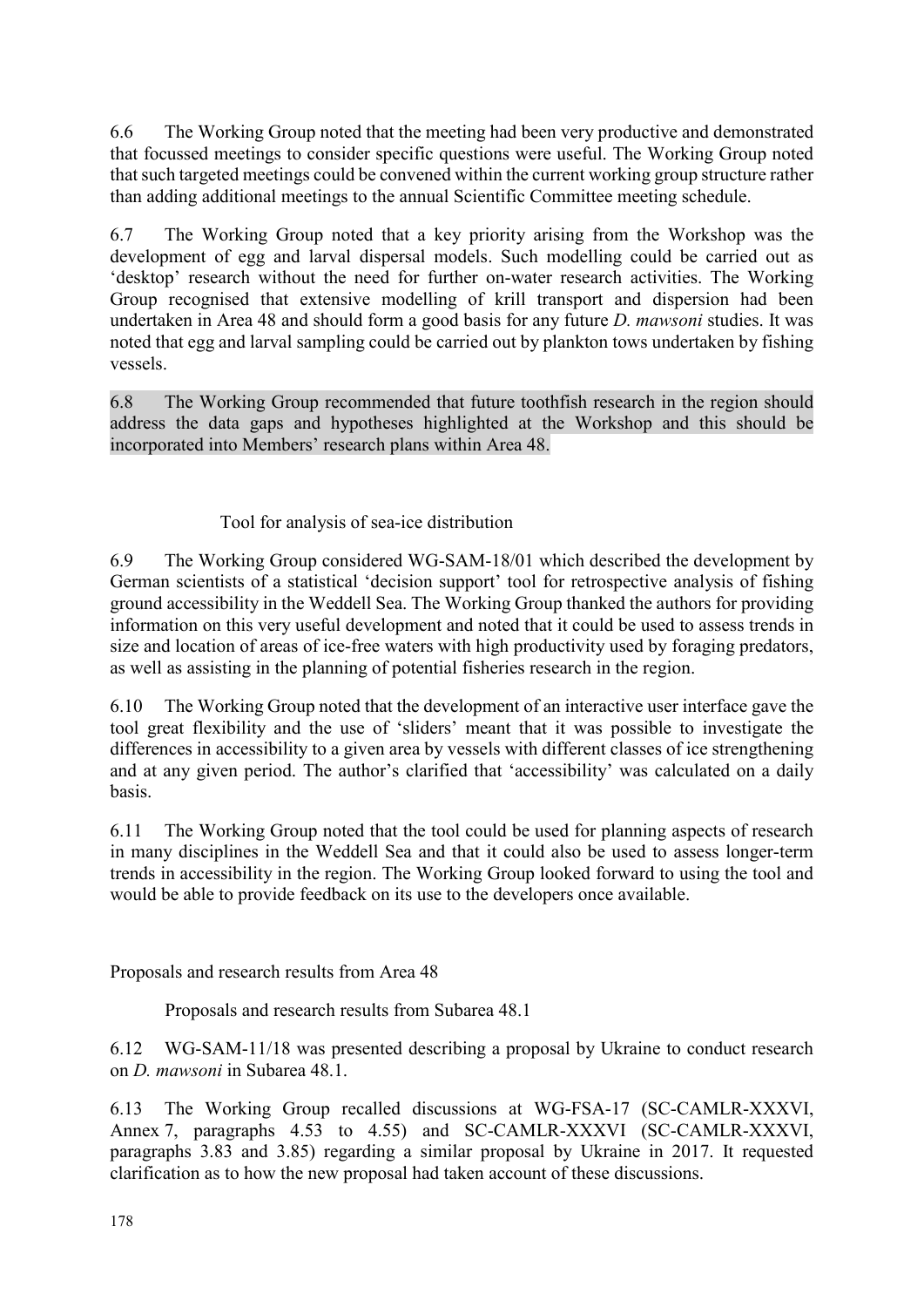6.14 Dr K. Demianenko (Ukraine) noted that the vessel proposed now had experience of operating in the CCAMLR area, and that it had documented tagging procedures on board, addressing concerns expressed in 2017. He also noted that the vessel intended to conduct plankton tows and CTD casts during research fishing.

6.15 The Working Group agreed that several substantial issues identified in WG-FSA-17 and the Scientific Committee still remained to be addressed before the Ukrainian proposal was suitable to be assessed according to the checklist developed at WG-FSA-17 (e.g. SC-CAMLR-XXXVI, Annex 7, Table 4). It also requested that information in the proposal be structured so that the research plan checklist could be easily completed by WG-FSA-18. It further noted that the research plan should take account of the new CM 24-05 which applies to research notified under CM 24-01. Dr Demianenko agreed to provide a revised proposal addressing all these points to WG-FSA-18.

Proposals and research results from Subareas 48.2 and 48.4

6.16 WG-SAM-18/13, summarising the results from a third year of research fishing for *D. mawsoni* by Ukraine in Subarea 48.2, and WG-SAM-18/28, describing the plan for the fourth year of research under the plan, were presented.

6.17 The Working Group noted that the majority of information presented in the results related to toothfish. It recalled that the proposal indicated that there would be detailed studies of by-catch species, seabirds and mammals observed during the research. It noted that as these studies had been planned, and the research was now in its fourth year, they should be presented to WG-FSA-18. It also recalled that WG-FSA-17 had provided specific recommendations on reporting (SC-CAMLR-XXXVI, Annex 7, paragraphs 4.45 to 4.49) from this research plan, and recommended that a paper be submitted to WG-FSA-18 addressing those points. It further recommended that length-frequency data in research reports should be catch weighted if every fish is not measured from the catch, and that the CCAMLR GIS could be used to present maps of sampling stations. It also requested that the proposal include reporting against research milestones to enable WG-FSA-18 to assess how the research was progressing towards its objectives.

6.18 WG-SAM-18/26 was presented summarising results from a longline survey conducted by Chile in the northern area in Subarea 48.2. The Working Group noted that the research fishing had not achieved its planned objectives as the vessel had ceased fishing due to low catch rates and operational difficulties. It further noted that there was no proposal for Chile to continue research in Subarea 48.2. It therefore requested the proponents of the Ukrainian research consider the impact of Chile's withdrawal on progress towards the objectives of its research plan in Subarea 48.2.

6.19 WG-SAM-18/15, summarising the second year of study by the UK to determine connectivity between toothfish populations in Subareas 48.2 and 48.4, and WG-SAM-18/30, describing the plan for the third year of research under the plan, were presented. The Working Group noted that the research was proceeding according to plan with 3 years of data collection to be followed by 2 years of data analysis. It noted that in the third year, two stations would be moved to sample fishable grounds with lower risk to lost gear, and cameras would be deployed on the fishing gear. The Working Group noted that under the current sampling design, the two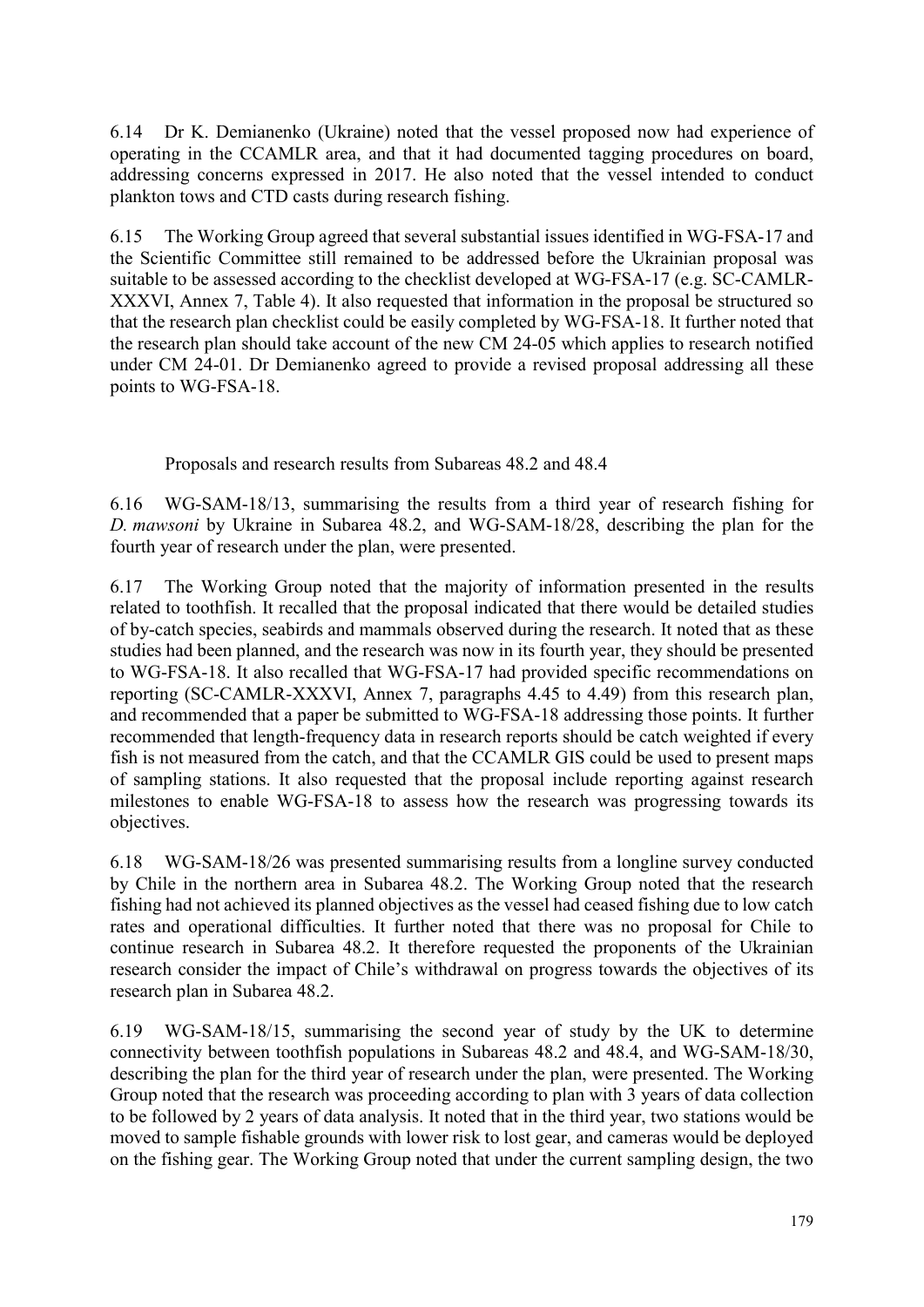vessels involved sampling stations such that temporal and spatial effects on catch and by-catch may be confounded. It therefore recommended that sampling in the forthcoming season address this issue, for example by randomly allocating sampling stations to vessels. It also recommended that the species composition of Macrourid by-catch be determined to the finest taxonomic resolution possible.

6.20 WG-SAM-18/25 was presented summarising results from a demersal finfish survey conducted by Chile in the northern area of Subarea 48.1 and Subarea 48.2, including collection of biological data, parasites and tissue samples from 21 species of notothenioids.

6.21 The Working Group noted that the survey stations in Subarea 48.1 were unable to be completed due to a large catch (33 tonnes) of mackerel icefish (*Champsocephalus gunnari*) taken during a target trawl of an acoustic mark, and the stations in Subarea 48.2 could not be completed due to time constraints. Consequently, the demersal trawl data was unsuitable to develop robust biomass estimates, however, it did indicate that marbled rockcod (*Notothenia rossii*) was the dominant species on the Elephant Island Shelf, and catches of small juvenile *C. gunnari* (~10 cm) on the western shelf of Elephant Island in depths  $\leq$ 100 m during this survey have been observed in previous surveys in this region, indicating the presence of a nursery area for this species.

6.22 The Working Group noted that there was no plan for Chile to conduct surveys in this region in the next season, however, the acoustic data collected would be further analysed and presented to WG-FSA-18, and future surveys are being considered.

Proposals and research results from Subarea 48.6

6.23 The Working Group considered three papers relating to research plans and results of research conducted in Subarea 48.6, including a summary of results from research fishing carried out by Japan and South Africa (WG-SAM-18/32), a joint proposal by Japan and South Africa to continue the research in Subarea 48.6 (WG-SAM-18/04), and a new research proposal to conduct research in the exploratory longline fishery for *D. mawsoni* in Subarea 48.6 submitted by Spain (WG-SAM-18/02).

6.24 The Working Group welcomed the joint progress report on research fishing from South Africa and Japan (WG-SAM-18/04) and noted that the disaggregation of data by vessel was very useful and provided additional clarity on the distribution of fishing activities. The Working Group noted that there was little spatial overlap of vessels in some areas which made it hard to disentangle vessel and spatial effects and this should be addressed in future research plans.

6.25 The Working Group noted that catch limits had been reached in three of the four research blocks but <30% of the catch limit was taken from research block 486\_4 although the Scientific Committee had previously discussed whether this block was a higher priority than research block 486 5 (SC-CAMLR-XXXV, paragraphs 2.7 (i) and (ii)). The Working Group noted that a combination of timing and coordination issues between vessels and inaccessibility of research block 486 4 due to sea-ice had led to this situation arising.

6.26 The Working Group noted a considerable amount of data had now been collected during the course of the research undertaken by Japan and South Africa in Subarea 48.6 but greater clarity was needed on what subsequent analyses were to be carried out and over what timescale.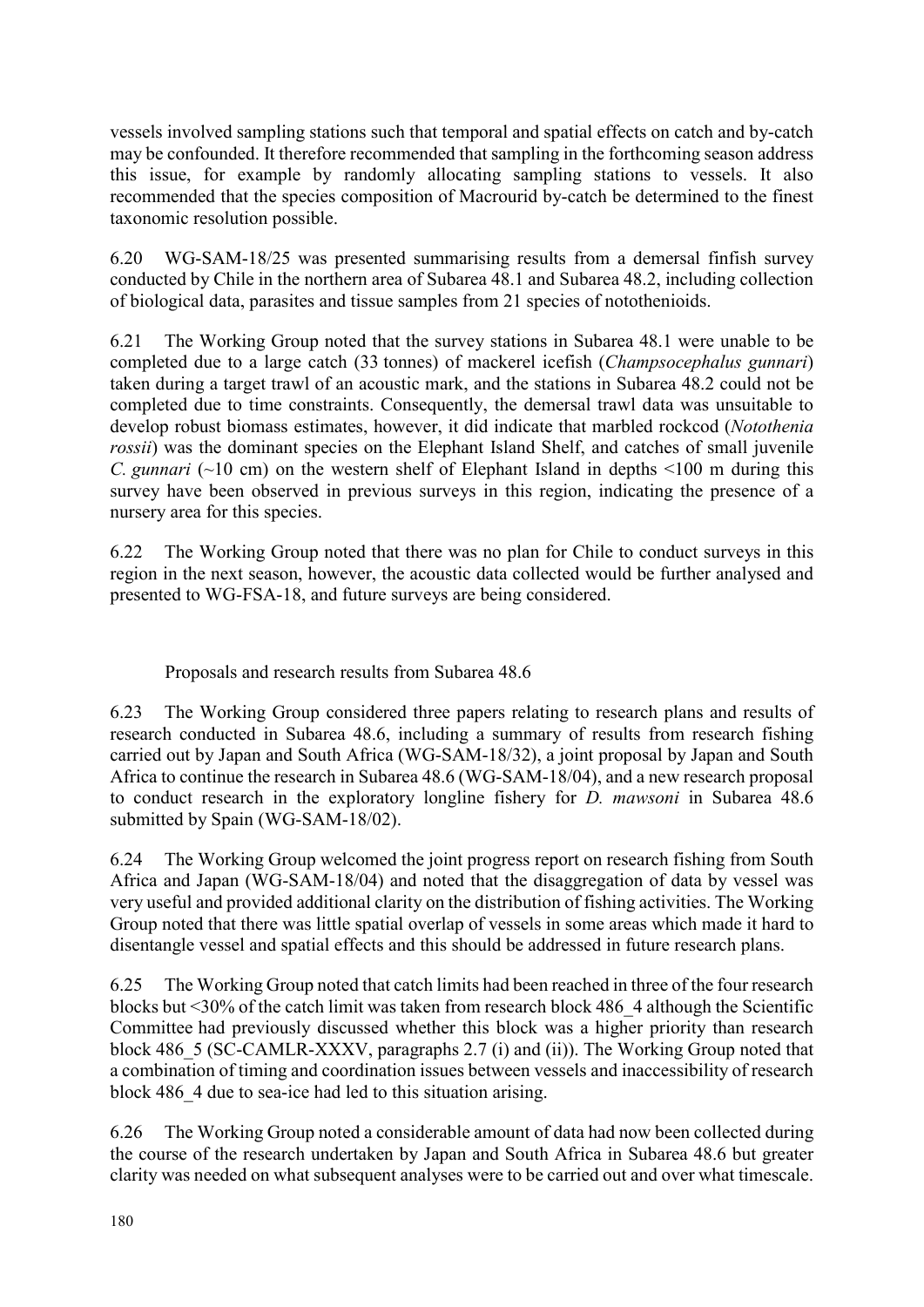The Working Group noted that it was difficult to track current outputs against the original milestones set out at the outset of the research. The Working Group welcomed the development of a table of milestones presented in WG-SAM-18/04 but noted the timeframe for the development of stock assessment models had been pushed back by a year. It encouraged the research proponents to collaborate on development of stock assessments as well as the on-water research activities. It was also noted that Japan had started to process otoliths from this research and anticipated that > 200 would be processed this year.

6.27 The Working Group considered a proposal by Spain to conduct research fishing in Subarea 48.6 (WG-SAM-18/02) and noted that the vessel proposed by Spain to undertake the research had a higher degree of ice strengthening than the South African or Japanese vessels that may allow better access to research blocks 486 4 and 486 5.

6.28 The Working Group noted that there was a need to consider each new research proposal in its own right, however, it was also necessary to consider what additional value and scientific knowledge the research proposal would bring to an area within which multi-Member research activity was already undertaken. The Working Group also noted that the addition of another vessel using a different gear type (Spanish longline system versus trotline) could slow progress towards the existing research objectives. The Working Group noted that there was uncertainty around the temporal overlap between Spain's proposed research and the planned activities of South Africa and Japan in the region, especially given the participation of the Spanish vessel in other fisheries and research plans.

6.29 The Working Group noted uncertainty around the process by which the Spanish proposal could be integrated with the existing research proposals from South Africa and Japan given that they are at different stages of development. The Working Group recommended that the proposal should be developed further and Spain should coordinate its research efforts with Japan and South Africa and encouraged the submission of a multi-Member proposal for consideration at WG-FSA.

Proposals and research results from Subarea 58.4

Proposals and research results from Division 58.4.1 and 58.4.2

6.30 WG-SAM-18/35 reported the initial results of the exploratory fishery in Divisions 58.4.1 and 58.4.2 in 2017/18 on behalf of all the proponents. Four trips from three Members (Australia, France and Spain) were carried out, noting that two research blocks were not sampled this year. The authors noted that extensive biological data had been collected, toothfish ageing is ongoing, and CTD and video data are now also collected. Further details of the results will be presented at WG-FSA.

6.31 The Working Group thanked the proponents for their thorough report, carried out in a replicable format using R markdown, and suggested it might form the start of a standardised fishery characterisation (paragraph 6.1). The R markdown scripts are available to Members from the Secretariat.

6.32 The Working Group noted that although two research blocks were not fished, all proponents were involved in planning and coordinating fishing operations and off-the-water research and, therefore, not attaining full catch limits did not compromise the research.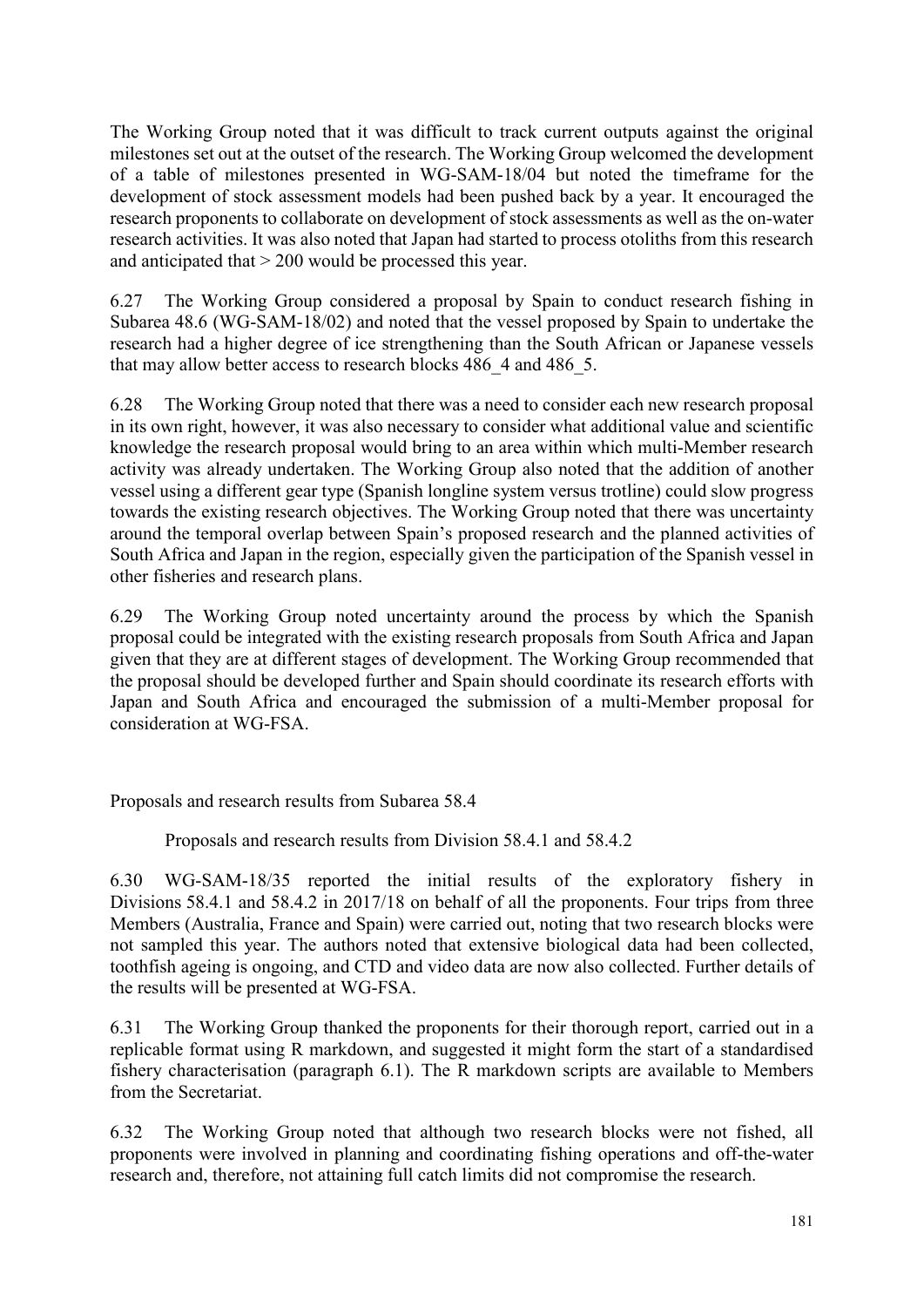6.33 The Working Group noted movements of tagged fish between the research blocks, including the movement of a fish at liberty for eight years, tagged originally in small-scale research unit (SSRU) 881H and recovered in research block 5841\_5. It noted recaptures of several tagged fish moving among research blocks and that there was potential to calculate tag loss due to movement out of research blocks as per methods developed for Divisions 58.5.1 and 58.5.2. The Working Group further noted that 14 tagged fish were recaptured in 2018 in research block 5841 2 compared to a maximum of one recapture a year in previous years, which warranted further investigation. As there is a good spatial overlap between vessels in this exploratory fishery, the Working Group recommended that the case-control estimation of effective tagging survival and effective tag-detection rates be applied to these data, and compared with the results of the same method applied in the Ross Sea region, where some of the same vessels also fish.

6.34 The Working Group noted that this exploratory fishery has accumulated enough data to investigate an integrated assessment of stock size. It further noted that it was a good case study for the transition from local area estimates of biomass in research blocks to the assessment of stock size. The proponents noted that although the area is very large, and may contain more than one stock, a fully integrated assessment was the ultimate goal. However, for this year the plan was to attempt to combine local biomass estimates from research blocks with habitat models using the method presented in WG-FSA-17/16 to provide broader-scale abundance indices.

6.35 WG-SAM-18/17 presented a four-year research proposal for exploratory fishery in Divisions 58.4.1 and 58.4.2 on behalf of all Members. Significant progress was made in the first research plan, including understanding the ecology of the target species, and by-catch. The proponents developed an approach to reviewing research blocks based on the number of tagged fish available, ice conditions and a series of other parameters to identify the best locations to further progress a stock assessment. They noted that the number of vessels notified for Divisions 58.4.1 and 58.4.2 has increased to seven, which is likely to increase the proportion of the catch limit taken and collection of data over the entire area. A more detailed research plan will be provided at WG-FSA, including research blocks to be considered.

6.36 The Working Group congratulated the proponents on the matrix of potential survey areas (Figure 1) and recommended that stock hypotheses be included in the matrix when proposing research blocks for the new proposal. The Working Group looked forward to the development of stock hypotheses being presented to CCAMLR.

6.37 The Working Group recognised that this proposal follows on from a five-year research plan with many outputs still to come and welcomed the reassurance that this plan would be reviewed in the light of newly available information.

Proposals and research results from Division 58.4.3a

6.38 WG-SAM-18/08 presented an updated research plan for research blocks 1 and 2 in Division 58.4.3a from France and Japan, proposing to continue the current research on *D. eleginoides* with an unmodified survey design.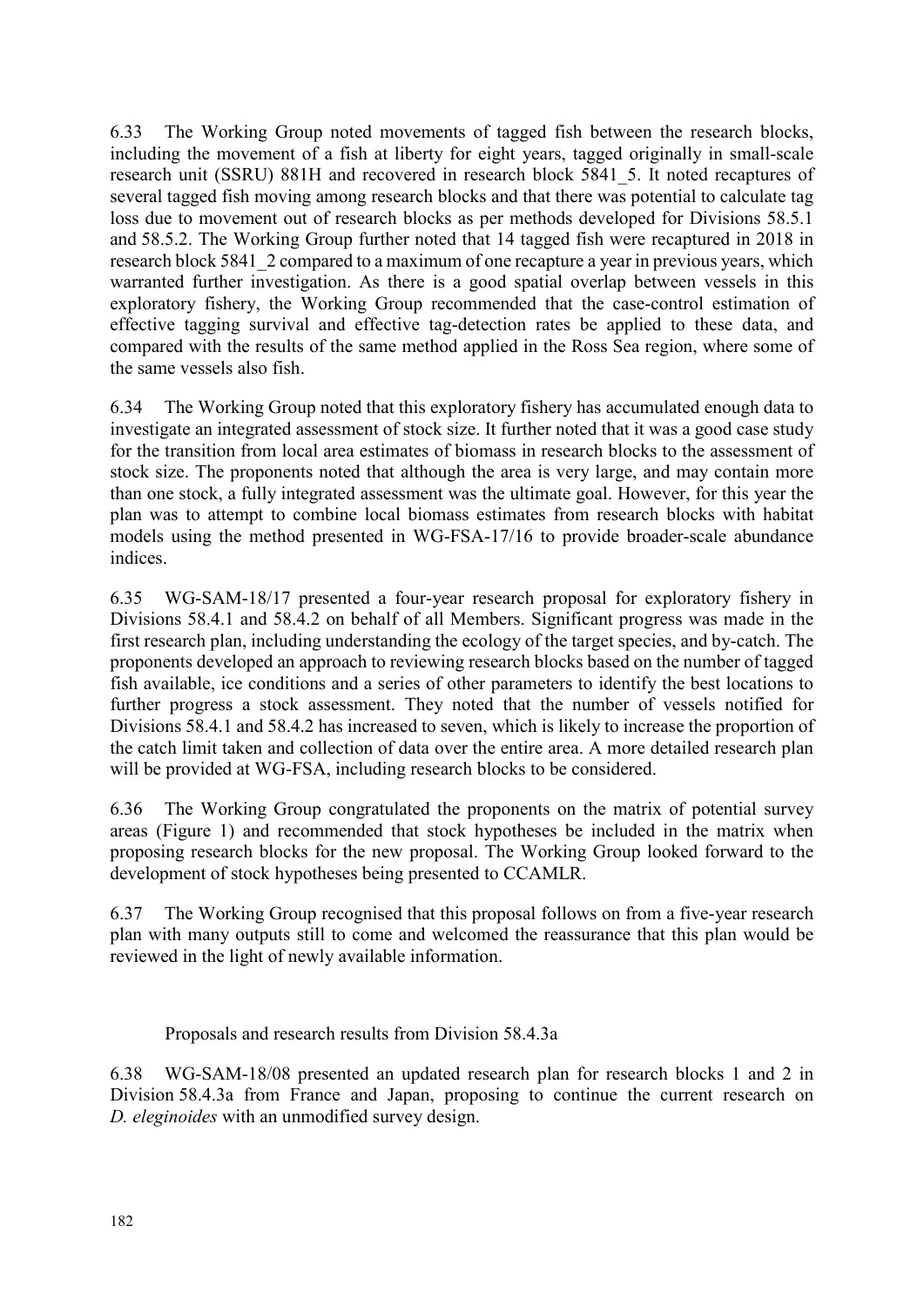6.39 The Working Group noted that a stock hypothesis was not included as part of this research proposal. It encouraged the development of a stock hypothesis (Table 1) for Division 58.4.3a and noted that the *D. eleginoides* found there are likely associated with the broader Kerguelen Plateau stock.

6.40 The Working Group recommended that a summary of progress and a revised research proposal be presented to WG-FSA and that it provide a summary of previous WG-SAM and WG-FSA working group and Scientific Committee recommendations, and describe how the proposal has addressed these points.

# Proposals and research results from Division 58.4.4b

6.41 WG-SAM-18/31 summarised the progress of the research fishery for *D. eleginoides* in Division 58.4.4b. WG-SAM-18/03 presented an updated research plan for research blocks 1 and 2 in Division 58.4.4b, proposing to continue the current research operation with the same survey design as to date.

6.42 The Working Group noted the use of two different gear types on two different vessels, which have sometimes operated in separate locations over time. The Working Group recommended that catch and tagging results be presented for both vessels and for each vessel individually, and recalled its advice from WG-SAM-17 that recommended the use of mixed models (GLMM, GAMM) to establish whether factors such as year, vessel, or fishing location drive the observed results, or whether the patterns observed were independent of the patterns in fishing activities.

6.43 The Working Group noted the catch of 45 kg of sea pens (*Pennatulacea*) as by-catch from the research, and noted that the catch of sea pens appeared high. The Working Group requested that further information on the location(s) and amount of catch of this taxon be presented at WG-FSA in 2018.

6.44 The Working Group noted the ongoing decline in CPUE in research block 5844b\_2 since the beginning of this research program, and noted that this issue should be considered by WG-FSA.

Review of research proposals and results for Subarea 88.1

6.45 The Working Group noted WG-SAM-18/21 which reviewed priority research topics and identified key attributes for fisheries-directed research programs that would be needed to evaluate the objectives of the Ross Sea region marine protected area (MPA). The authors noted that key priority research elements had been set out in CM 91-05, Annex 91-05/C, and that these should be used to provide guidance in the design of regional research program objectives. The authors outlined a set of criteria that could be used by the Scientific Committee and its working groups for ranking the quality and priority of current and future multiyear research programs:

(i) identify which priority research elements are addressed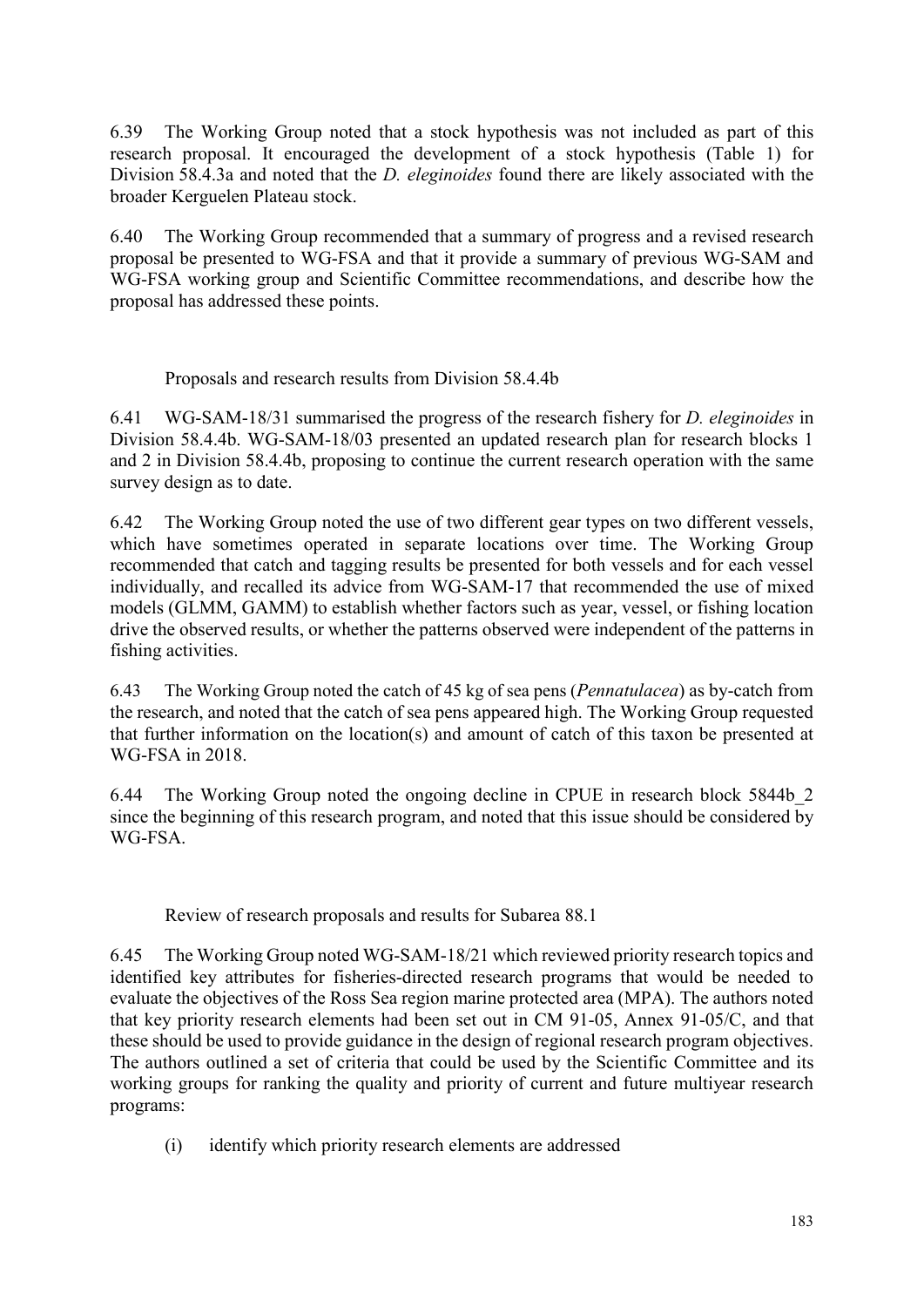- (ii) explicitly integrate core concepts of good experimental design (replication, randomisation and reference areas) to ensure robust experimental results
- (iii) explain why the proposed research or data collection cannot be conducted during the exploratory fishery
- (iv) provide a detailed rationale for the choice of comparable areas
- (v) demonstrate that coordinating vessels will employ robust standardised procedures, including that the vessels involved will provide high-quality and comparable data, especially with respect to toothfish tagging performance
- (vi) demonstrate the capacity to conduct high-quality and timely off-the-water analyses necessary to utilise the data to inform the research and monitoring plan (RMP) evaluation process.

6.46 The Working Group noted that there has been confusion as to the linkage between the application of CM 24-01 and the interpretation of the regulations for the MPA special research zone (SRZ). It was noted that, while the SRZ has specific objectives as outlined in CM 91-05, there is no mechanism to separate the effects of structured research plans from the Olympic fishery and that interactions are currently highly likely and that this will likely confound the results of the research.

6.47 The Working Group therefore considered that, in addition to the criteria that it has developed for evaluating research plans, the criteria outlined in the paper were useful in guiding the Scientific Committee and its working groups in their evaluations of research within and outside of the Ross Sea region MPA and, consequently, recommended that WG-SAM-18/21 be distributed and presented at the other 2018 Scientific Committee working group meetings and to the Scientific Committee for consideration and further development of recommendations.

6.48 WG-SAM-18/09 presented a proposal for a winter survey in the north of Subareas 88.1 and 88.2. The survey follows the successful survey conducted in the Ross Sea in the winter of 2015/16. The survey will be coordinated with a survey to be conducted within the SPRFMO area adjacent to the CAMLR Convention Area at a similar time.

6.49 The survey objectives are to test three hypotheses to describe the reproductive ecology of *D. mawsoni*:

- (i) *D. mawsoni* eggs are buoyant and accumulate under sea-ice
- (ii) *D. mawsoni* spawn throughout the Pacific–Antarctic fracture zone
- (iii) biological characteristics of the northern spawning population change as younger, fatter, female fish move to the north for spawning during winter.

6.50 The aim of the survey design is to sample across the Pacific–Antarctic fracture zone of the Ross Sea region for spawning toothfish while conducting plankton tows to sample eggs and larvae during September and October. It is also proposed that five satellite tags will be deployed in collaboration with the USA.

6.51 The Working Group noted that the catch limit would need to be held back from the Olympic fishery, but that it may not be achieved in the effort-limited survey. It was considered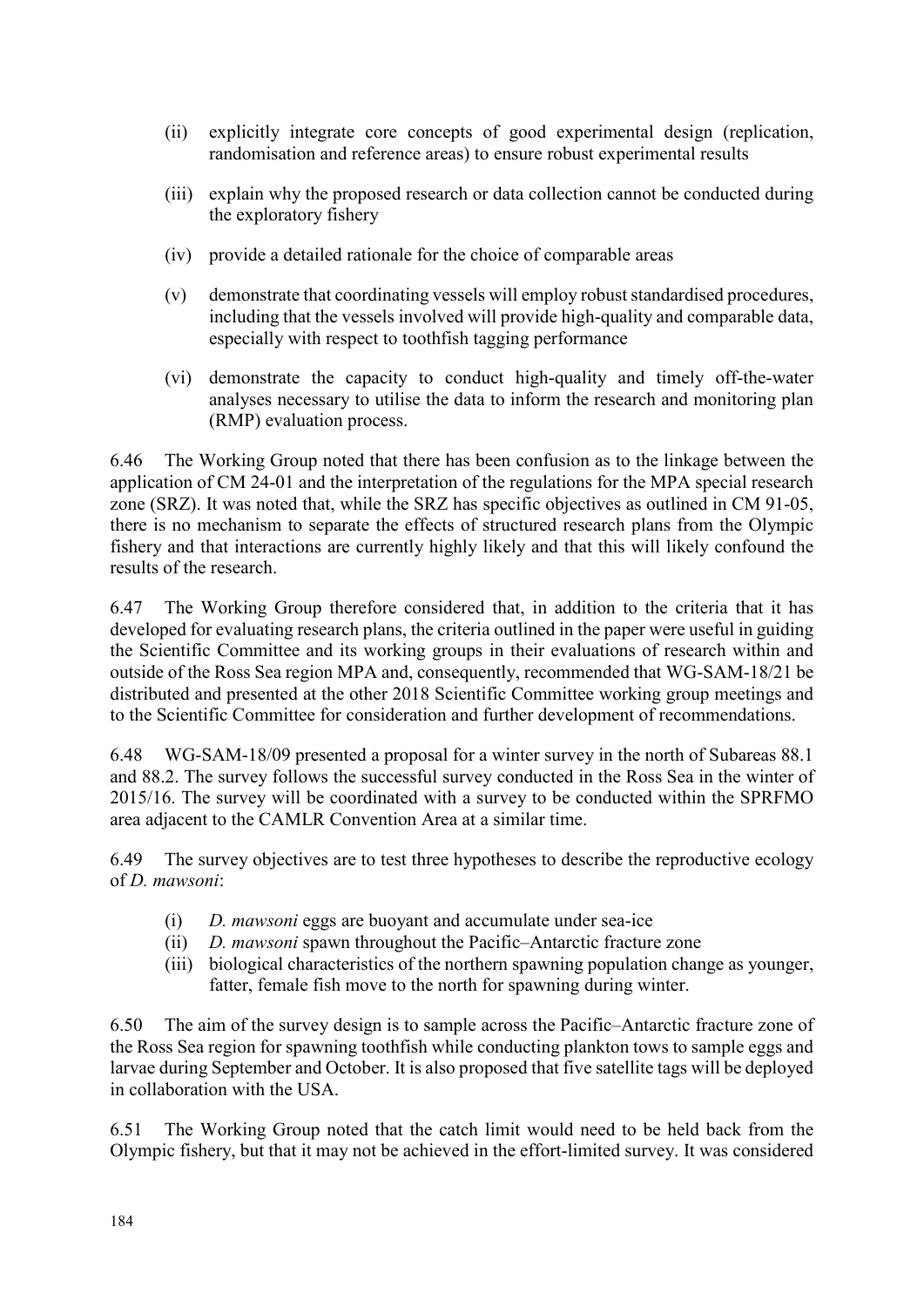that it may be more optimal to allocate the catch limit from the upcoming season and then to reallocate any uncaught catch into the upcoming season.

6.52 The Working Group also noted the potential for the collection of genetic samples across a range of life-history stages to complement and contribute to research that is ongoing by Australia, and which would contribute to the stock definition across the area. The proponents confirmed that these samples, and other requests that fit within the scope of the survey, would be collected.

6.53 WG-SAM-18/10 presented a report of the first year of the two-year Ross Sea shelf survey. It was noted that the survey is contributing information to the assessment on the strength of recruitment year classes, which can be seen passing through the age structures generated each year. The further development of such surveys and the importance of such surveys for young fish coming into the assessed population was highlighted by the stock assessment review panel (SC-CAMLR-XXXVII/02).

6.54 WG-SAM-18/07 presented a proposal for a research survey to be conducted by four vessels within the SRZ of the Ross Sea region MPA (RSRMPA). The research program has the objectives of investigating the life cycle, distribution and movement, biological parameters and stock structure of *Dissostichus* species in the eastern part of the Ross Sea over the shelf and continental slope within SSRU 882A.

6.55 Dr S. Kasatkina (Russia) noted that the proposal includes research considered a priority within the research and monitoring plan for the RSRMPA and that the proposal would provide information on genetic linkages, gonad histology, diet studies and biological parameters.

6.56 The Working Group welcomed the undertaking to link the outcomes of this research with the topics from the RMP (SC-CAMLR-XXXVI/20) presented in the proposal.

6.57 The Working Group recalled that WG-FSA-17 had noted that a systematic survey design in the proposal was a suitable approach to develop time series of a range of data such as abundance indices and catch composition and biological characteristics in the SRZ, but systematic surveys may not be able to account for changes in sea-ice or catch limits and this may compromise the survey series.

6.58 WG-SAM requested further information in the revised proposal concerning:

- (i) the rationale for the change to the catch limits in the revised proposal
- (ii) the alternative stock hypothesis that the proposal is trying to test
- (iii) why a CASAL assessment or Chapman biomass estimate is required for a subregion within the Ross Sea, when there is an assessment conducted for the wider area
- (iv) the inclusion of a vessel which has released approximately 700 tagged toothfish in the Ross Sea, which have resulted in no recaptures
- (v) how the research can be conducted without interaction with the SRZ Olympic fishery.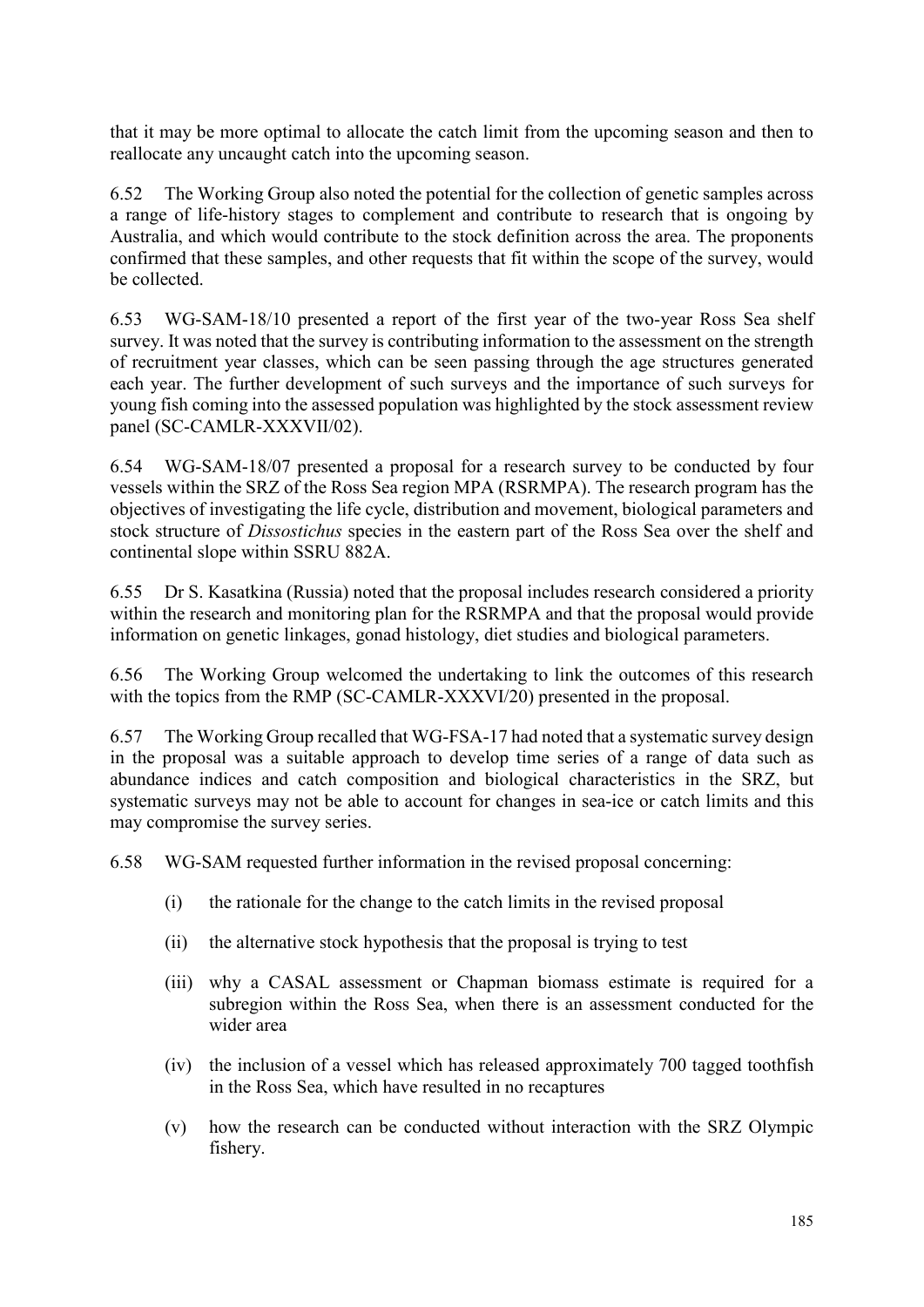6.59 Dr Kasatkina indicated that further clarification would be provided in the next version of the proposal presented to WG-FSA-18. She also noted that after a grid pattern of fishing positions was achieved in the first year, a stratified design for future years would be presented to allow more powerful statistical analysis to be conducted.

6.60 The Working Group recalled previous discussions at WG-SAM and WG-FSA concerning some confusion surrounding the application of CM 24-01 within the SRZ, particularly:

- (i) the separation of research and Olympic fishing within the SRZ
- (ii) administration of catch limits.

6.61 The Working Group recalled the previous WG-FSA advice (SC-CAMLR-XXXVI, Annex 7, paragraph 3.114) that this issue should be considered by the Scientific Committee.

6.62 WG-SAM-18/06 presented a proposal for a new fishery for crabs in Subareas 88.2 and 88.3 to be conducted by two vessels. The proposal was submitted as a research plan under CM 24-01.

6.63 The objective of the 3-year program is to study the species composition, biology, life cycle, distribution and structure of the crab stocks to assess their resource potential in the Bellingshausen Sea (Subarea 88.3) and Amundsen Sea (Subarea 88.2). The target species of the program is any member of the crab group (Order Decapoda, infra-orders Anomura and Brachyura). Dr Kasatkina informed the Working Group that no pots are proposed to be set in Subarea 48.1.

6.64 The Working Group requested that the Scientific Committee consider this proposal as a new fishery under CM 21-01 not CM 24-01.

6.65 It also noted that the fishery in Subarea 48.3 had failed due to poor condition of the crabs and a high degree of parasitism. Discard of small crabs was high and there were concerns about discard survivorship. The Scientific Committee had recommended pot modifications to introduce panels that decayed to ensure that lost pots did not constitute a ghost fishing risk.

6.66 The Working Group asked for details as to the research design of the survey, which seemed to concentrate at the depths at which toothfish vessels have fished which could result in high by-catch. It was noted that in Subarea 88.3 the fishery had operated at depths between 500 and 1 000 m and that a stratified research design with depth should be applied in order to examine the depth distribution of the species.

6.67 Further, the Working Group suggested that the experimental design of exploring new areas may benefit from the approaches used in developing research plans for toothfish in new areas, such as using short lines (minimal effort) and a mechanism to spread effort to better characterise CPUE across a large area (SC-CAMLR-XXXII, Figure 1).

6.68 Dr Kasatkina thanked the Working Group for the constructive comments and indicated that further clarification would be provided in a revised proposal for the new fishery. She also noted that national observer training would be provided in the identification of craboids prior to the survey.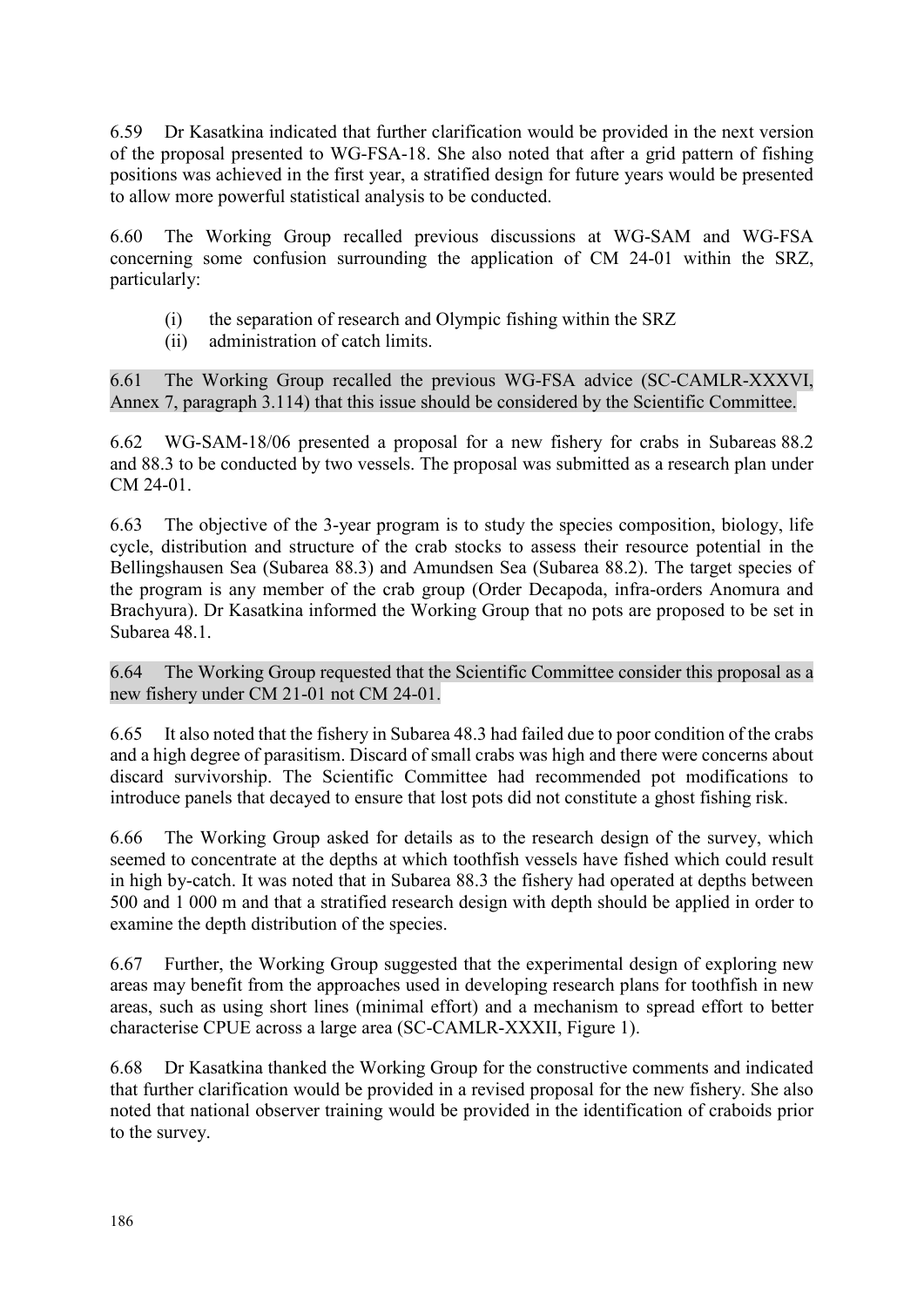Review of research proposals and results for Subarea 88.3

6.69 The progress report on the joint research for *Dissostichus* spp. in Subarea 88.3 by the Republic of Korea and New Zealand in 2017/18 (WG-SAM-18/05) was presented. The Working Group noted that the New Zealand vessel *Janas* did not complete the survey because the vessel could not access the southern research blocks due to heavy sea-ice conditions and safety considerations.

6.70 The Working Group noted that no toothfish had been recaptured during the survey and that this was likely due to the low catches and ice/weather conditions. The proponents recognised that recapturing tagged fish was the highest priority, particularly in research blocks 883 3 to 883 5, which are typically more accessible. The Working Group noted that recovery of tagged fish, and therefore biomass estimation, was most likely in research blocks 883 3, 883 4 and 883 5.

6.71 The Working Group recognised that fishing in research blocks 883\_1 and 883\_2 could provide information to inform a stock structure hypothesis but was unlikely to contribute to biomass assessment. The Working Group recommended the proponents consider mechanisms to reallocate the available research catch limit among participants to increase the probability of tagged fish recaptures to meet the research plan objectives.

6.72 The Working Group noted that *Macrourus* spp. was the main by-catch taxon during the Korean research fishing. The Working Group agreed that with little information available from this area, it was important to identify by-catch to species level during research fishing and report the results to WG-FSA-19 (paragraph 6.1).

6.73 The Working Group noted that the tag-overlap statistic from WG-SAM-18/05 was 72% but that the size distribution of tagged fish did not reflect very well the size distribution of the large fish from the catch. The Working Group recommended to document the tagging procedure and fish handling practices through scientific electronic monitoring recordings from the survey to better understand why large fish were not tagged in proportion to the catch.

6.74 The Working Group considered the new research proposal for *Dissostichus* spp. in Subarea 88.3 by Ukraine (WG-SAM-18/12). Ukraine noted that scientific electronic monitoring has been installed on the proposed vessel and that the recordings could be made available to the working groups. The Working Group noted that there was a need to consider each new research proposal in its own right, however, it was also necessary to consider what additional value and scientific knowledge the research proposal would bring to an area within which multi-Member research activity was already undertaken (paragraph 6.28). The Working Group recommended Ukraine to highlight this additional value of their research survey and to address the criteria in Table 6 of WG-FSA-17 in a revised proposal to WG-FSA-18.

6.75 The Working Group recommended to better describe the fishing gear configuration proposed and submit the description to the CCAMLR gear library. The Working Group noted that having three gear types included in the research could allow comparisons among gear types but could also introduce variability in research performance.

6.76 The Working Group noted uncertainty around the process by which the Ukrainian proposal could be integrated with the existing research proposals from Korea and New Zealand given that they are at different stages of development. The Working Group recommended that the proposal should be developed further and Ukraine should coordinate its research efforts with Korea and New Zealand before the submission of a multi-Member proposal for consideration at WG-FSA-18.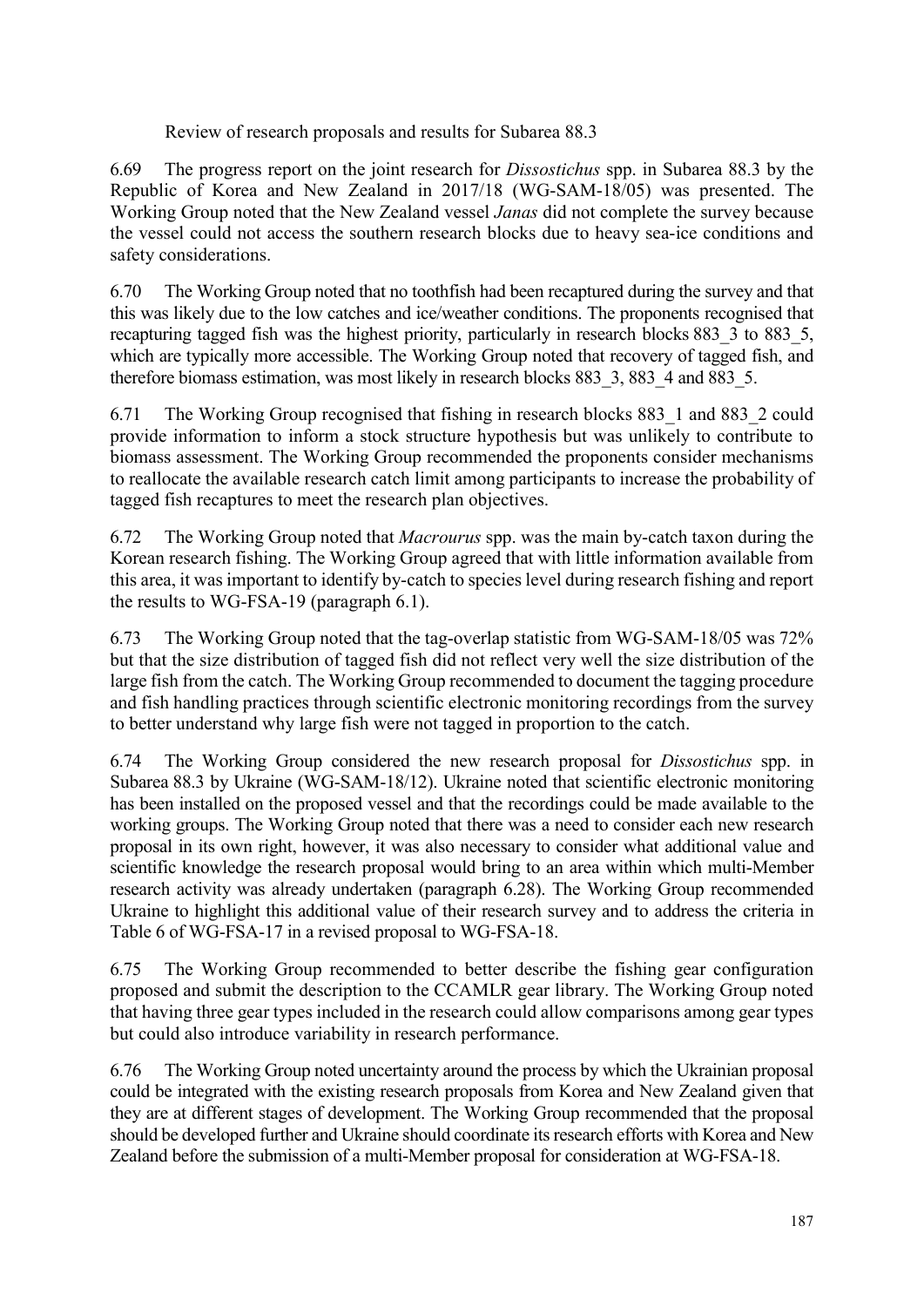# <span id="page-21-0"></span>**Future work**

7.1 The Working Group noted that a considerable amount of its time was spent reviewing research proposals for research fisheries. Further, it noted that these research proposals were expected to be revised and reviewed again at WG-FSA each year. It also noted that there were examples of research plans that were successfully delivering on their on- and off-water milestones, and that if research proponents used these as examples to emulate in developing research plans, any review process would be more efficient.

7.2 The Working Group recommend that these plans do not need to be reviewed twice each year, and that a single review could be completed by WG-FSA.

7.3 The Working Group noted that the Scientific Committee had identified nine highpriority items for consideration by WG-SAM on its work program (SC-CAMLR-XXXVI/BG/40), but that it was unable to consider all of these at its meeting this year due to the large number of research plans presented.

7.4 The Working Group also noted that it may be able to progress high-priority items at future meetings if focus topics or workshops were scheduled and prioritised above other items. It noted that there had been considerable success in progressing the work of the Scientific Committee at focused workshops previously, and noted the success of last year's SISO meeting and at the Berlin Workshop to develop a stock hypothesis for toothfish in Area 48.

7.5 The Working Group noted that development and review of quantitative methods was still required by the Scientific Committee and that WG-SAM could continue to provide this function. However, the Working Group also noted that many of these functions could be carried out by focused workshops that had the benefit of bringing together a broad range of expertise of regular delegates and other experts.

7.6 The Working Group noted that the development of Casal2 may require additional work at a future meeting to consider validations and comparisons of the software with CASAL before being used to provide management advice, but that this was not likely to be required before assessment advice was due to be reviewed in 2021. It further noted that the development of stock assessments from new areas resulting from successful research plans, and quantitative work to further progress management of krill, and a response to the outcomes from the stock assessment review panel, will also need to be developed and progressed in the coming years.

7.7 The Working Group therefore requested the Scientific Committee consider the most efficient and effective way to ensure priority issues are addressed, through working groups and/or workshops.

# **Other business**

8.1 WG-SAM-18/16 provided an update on the proposal for the MPA in the Weddell Sea (WSMPA) to CCAMLR that will be submitted to CCAMLR-XXXVII. The main changes in the proposal compared to 2016 included:

(i) extending the proposal for the general protection zone (GPZ) along the Antarctic Peninsula, including the Larsen ice shelf to protect more toothfish habitat, which has allowed greater flexibility in the design of the eastern part of the WSMPA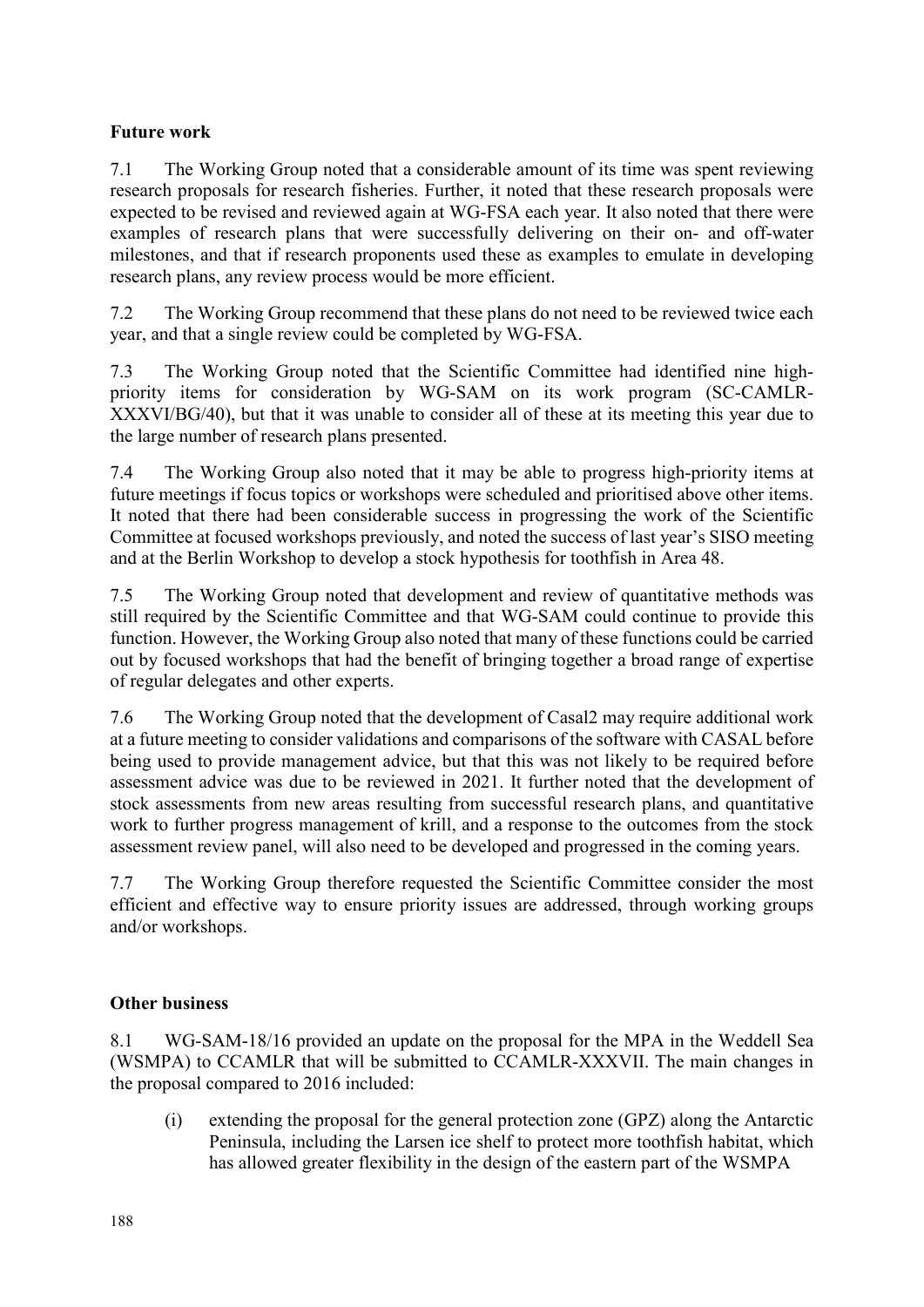- <span id="page-22-0"></span>(ii) focussing the research and monitoring plan on all life-history stages of toothfish rather than simply focussing on adult toothfish
- (iii) the requirement for reference areas for examining the ecosystem effects of fishing, noting that the MPA proposal would not seek to interfere with existing conservation measures including the designation of research blocks in Subarea 48.6.

8.2 The authors of WG-SAM-18/16 requested feedback from WG-SAM on the aspects of the proposal, in particular on the design, selection and location of reference areas.

8.3 The Working Group recognised the need for reference areas (i.e. fished and unfished areas) as a tool for studying the effects of the fishery on biodiversity. The Working Group noted that while it was unlikely to find a fished and an unfished area that are otherwise ecologically identical, this may not be necessary if there are gradients of the levels of historical fishing across otherwise comparable areas with which to examine potential impacts. It also noted that methods existed for estimating the historical fishing footprint in the Convention Area and that these could be updated to inform this process (WG-FSA-15/62 Rev. 1).

8.4 The Working Group agreed that there was a range of criteria that could be used to identify appropriate reference areas and that these would depend on the specific objective of the comparisons. The Working Group recommended that the approach used in Figure 1 to categorise the information available relative to the selection of research areas in Division 58.4.1 could be a useful way to approach selection of reference areas.

8.5 The Working Group agreed that the impact of sea-ice-conditions on vessel accessibility in the Weddell Sea is a critical factor in planning research and monitoring in the WSMPA (WG-SAM-18/12; WS-DmPH-18/02) and that this should be included in the revision of the boundaries of WSMPA and the reference areas.

8.6 Dr Kasatkina noted that the revision of the WSMPA proposal also requires information on target species in the MPA in order to designate areas for protection and fishing activity.

# **Advice to the Scientific Committee**

9.1 The Working Group's advice to the Scientific Committee and its working groups is summarised below; these advice paragraphs should be considered along with the body of the report leading to the advice:

- (i) Development of management advice consistent with Article II for fisheries with more limited data –
	- (a) the application of the trend analysis rule to determine whether the trend was increasing, decreasing, stable, or uncertain to be used to provide management advice for setting catch limits in research blocks (paragraph 4.5).
- (ii) Data acquisition and management
	- (a) approaches to understanding variability in tag performance between vessels. as these data serve as a primary driver underpinning current stock assessments of toothfish (paragraphs 5.7 and 5.8).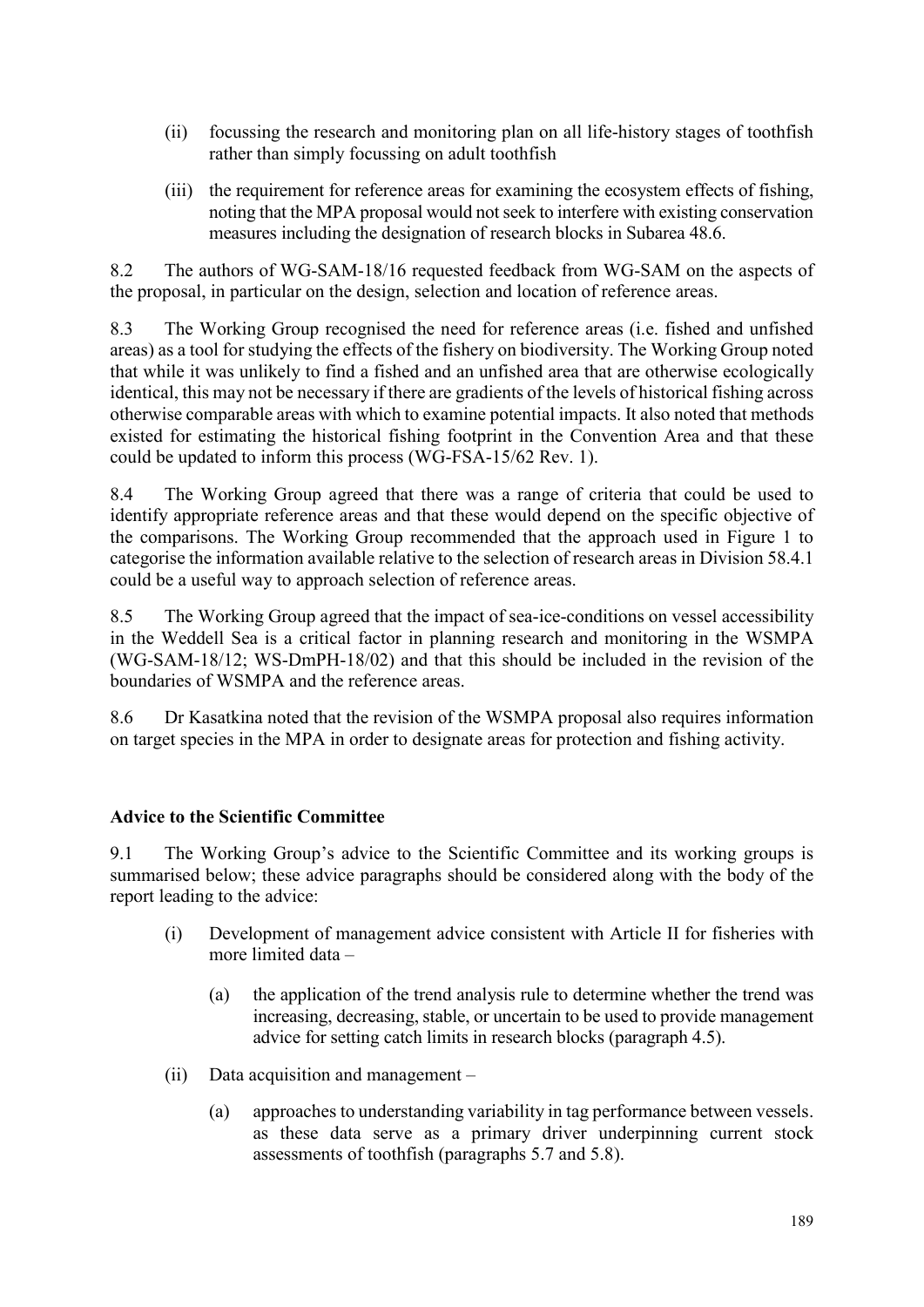- <span id="page-23-0"></span>(iii) Generic advice for research plans –
	- (a) information requirements for research plans (paragraph 6.1)
	- (b) approaches to standardising the timeframes for research proposals (paragraph 6.2)
	- (c) guidance to Members on appropriate criteria for the application for exemption from conservation measures under CM 24-01 (paragraph 6.3).
- (iv) Review of research plan proposals and results
	- (a) research to address data gaps and hypotheses for *D. mawsoni* life history in Area 48 (paragraph 6.8)
	- (b) request for advice on the separation of research and Olympic fishing and the administration of catch limits within the SRZ (paragraph 6.61)
	- (c) request that the Scientific Committee consider a proposal for a new fishery for crabs in Subareas 88.2 and 88.3 submitted as a research plan under CM 24-01 be considered under CM 21-01 not CM 24-01 (paragraph 6.64).

#### **Adoption of report and close of meeting**

10.1 In closing the meeting, Dr Parker thanked all participants for their hard work in preparation for, and engagement in, the Working Group meeting. He also noted that this was his fourth meeting as Convener and that it was timely to consider a succession strategy to introduce a new Convener of WG-SAM.

10.2 Dr Parker thanked the hosts, in particular Drs Earl and Söffker, for the support provided by Cefas to the successful Working Group meeting.

10.3 On behalf of the Scientific Committee and the Working Group, Mr Sarralde (Senior Vice-Chair of the Scientific Committee) thanked Dr Parker for his four years of successfully convening the Working Group as well as his considerable intersessional work to progress the important issues on the agenda of WG-SAM.

#### **Reference**

van Wijk, E.M., A.J. Constable, R. Williams and T. Lamb. 2000. Distribution and abundance of *Macrourus carinatus* on BANZARE Bank in the southern Indian Ocean. *CCAMLR Sci.*, 7: 171–178.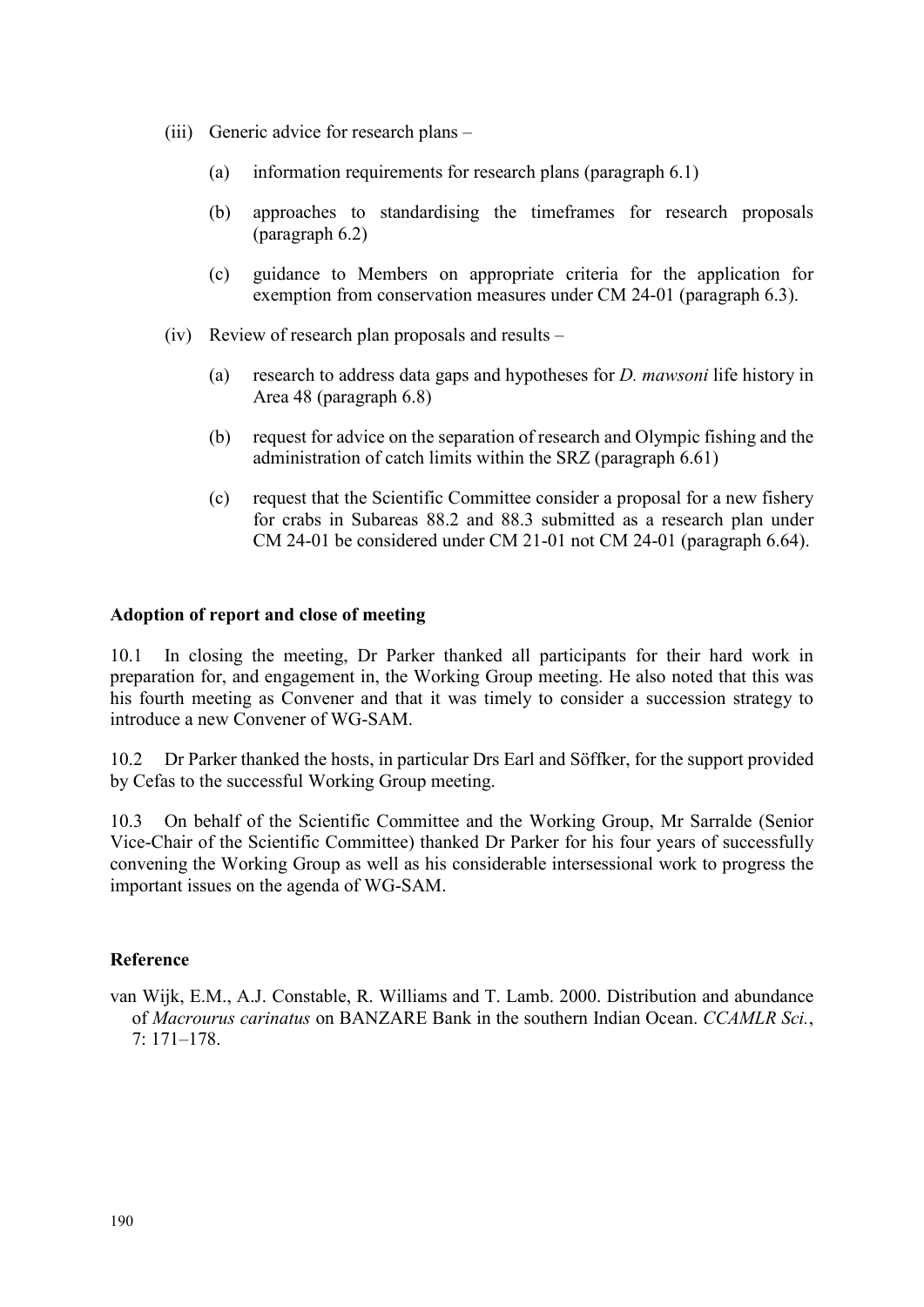| Milestones (from SC-CAMLR-XXXVI, Annex 7, Table 2)                       | Milestone  |                        | e.g. Year 1            |                          | e.g. Year 2              | e.g. Year 3              |                        |  |  |
|--------------------------------------------------------------------------|------------|------------------------|------------------------|--------------------------|--------------------------|--------------------------|------------------------|--|--|
|                                                                          | applicable | WG-SAM<br>e.g. paper # | WG-FSA<br>e.g. paper # | WG-SAM<br>e.g. paper $#$ | WG-FSA<br>e.g. paper $#$ | WG-SAM<br>e.g. paper $#$ | WG-FSA<br>e.g. paper # |  |  |
| <b>Fishing operations:</b>                                               |            |                        |                        |                          |                          |                          |                        |  |  |
| Fishing operational data specified in the research plan (e.g.            |            |                        |                        |                          |                          |                          |                        |  |  |
| standardisation of gear or procedures or data to be collected).          |            |                        |                        |                          |                          |                          |                        |  |  |
| Sampling requirements as specified in the research plan (e.g. fish<br>2. |            |                        |                        |                          |                          |                          |                        |  |  |
| length, weight, otoliths, by-catch species composition, tags             |            |                        |                        |                          |                          |                          |                        |  |  |
| deployed, VME sampling).                                                 |            |                        |                        |                          |                          |                          |                        |  |  |
| Biological sampling and analysis:                                        |            |                        |                        |                          |                          |                          |                        |  |  |
| Tissue samples collected as specified: otolith sampling, gonad           |            | e.g. due<br>date       |                        | e.g.                     | e.g.                     | e.g. updated             | e.g.                   |  |  |
| sampling, other.<br>Sample processing as agreed:                         |            |                        |                        | preliminary              | reported                 | protocol                 | reported               |  |  |
| Otoliths to be aged, validation procedures completed and adequate<br>4.  |            | e.g. due               | e.g. due               | e.g. new                 | e.g. new                 | e.g. some                | e.g.                   |  |  |
| for use.                                                                 |            | date                   | date                   | due date                 | due date                 | aging, due               | preliminary            |  |  |
|                                                                          |            |                        |                        |                          |                          | date for<br>validation   | results                |  |  |
| Maturity analysis as specified (methods, sample sizes, by sex)<br>5.     |            |                        |                        |                          |                          |                          |                        |  |  |
| <b>Biological parameter estimation:</b>                                  |            |                        |                        |                          |                          |                          |                        |  |  |
| Length-weight relationships                                              |            | e.g. due               |                        | e.g.                     | e.g.                     |                          | e.g. final             |  |  |
|                                                                          |            | date                   |                        | preliminary              | preliminary              |                          | results                |  |  |
|                                                                          |            |                        |                        | results                  | results                  |                          |                        |  |  |
| Maturity ogive parameter values                                          |            |                        |                        |                          |                          |                          |                        |  |  |
| Age-length keys, growth model parameters.<br>8.<br>Tagging data:         |            |                        |                        |                          |                          |                          |                        |  |  |
| Tagging rate achieved, tag releases by season in each research<br>9.     |            |                        |                        |                          |                          |                          |                        |  |  |
| block, overlap statistic achieved.                                       |            |                        |                        |                          |                          |                          |                        |  |  |
| 10. Vessel calibration studies conducted                                 |            | e.g. $n/a$             |                        | e.g. $n/a$               |                          | e.g. $n/a$               |                        |  |  |
| <b>By-catch data:</b>                                                    |            |                        |                        |                          |                          |                          |                        |  |  |
| 11. Data and samples collected as specified in the research plan         |            |                        |                        |                          |                          |                          |                        |  |  |
| 12. Analyses conducted as specified in the research plan (e.g. Satellite |            |                        |                        |                          |                          |                          |                        |  |  |
| tagging, Oceanography, Diet)                                             |            |                        |                        |                          |                          |                          |                        |  |  |

<span id="page-24-0"></span>Table 1: Example table of potential milestones and proposed and actual achievement dates that could be appended to annual research reports for research plans and research proposals.

(continued)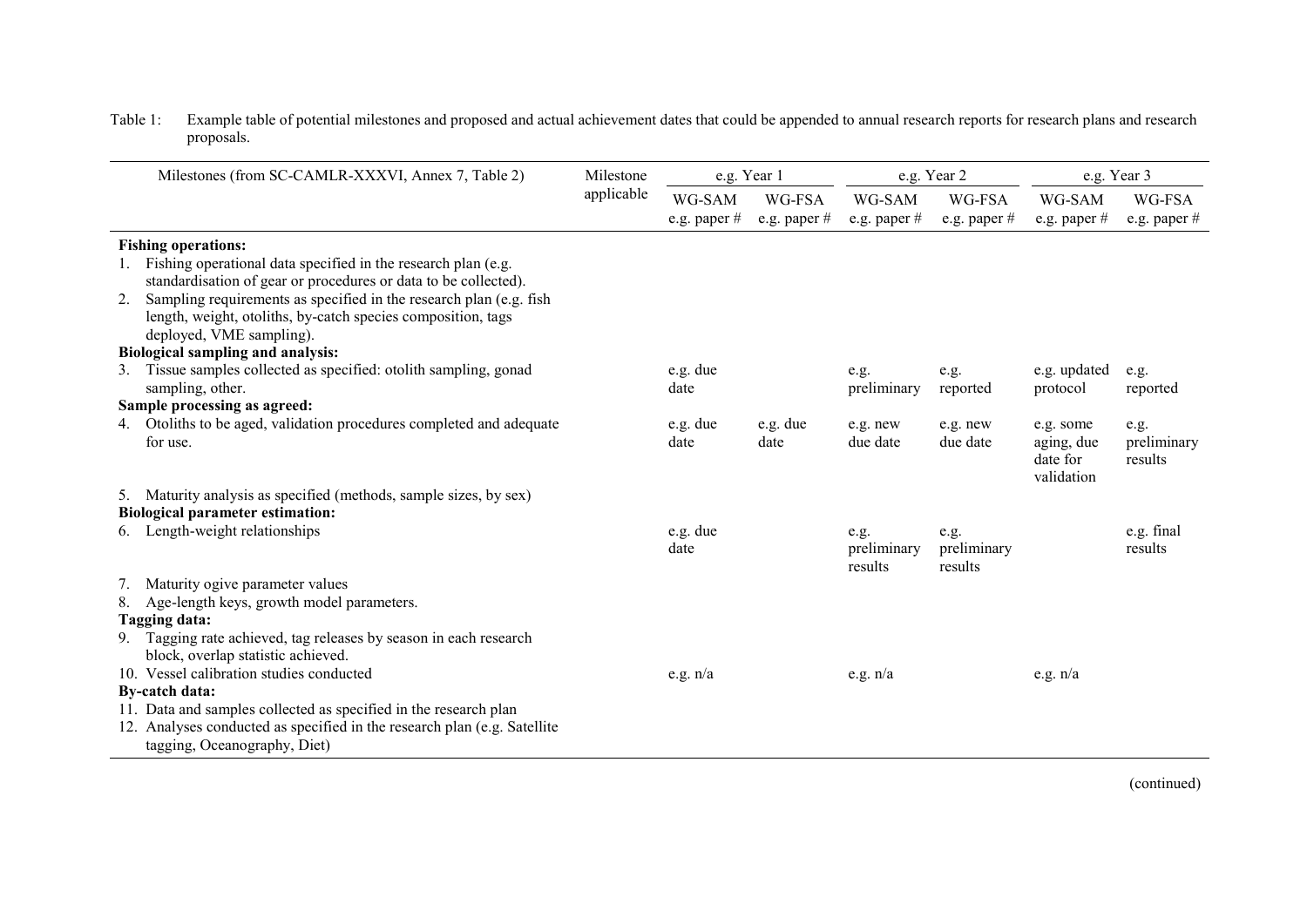Table 1 (continued)

| Milestones (from SC-CAMLR-XXXVI, Annex 7, Table 2)                                                                  | Milestone  | e.g. Year 1    |                |                | e.g. Year 2    | e.g. Year 3      |                |  |  |
|---------------------------------------------------------------------------------------------------------------------|------------|----------------|----------------|----------------|----------------|------------------|----------------|--|--|
|                                                                                                                     | applicable | WG-SAM         | WG-FSA         | WG-SAM         | WG-FSA         | WG-SAM           | WG-FSA         |  |  |
|                                                                                                                     |            | e.g. paper $#$ | e.g. paper $#$ | e.g. paper $#$ | e.g. paper $#$ | e.g. paper $#$   | e.g. paper $#$ |  |  |
| Data analysis, as specified in the research plan:<br>13. Hypothesis testing of stock structure                      |            |                |                |                |                |                  |                |  |  |
| 14. Vessel calibration studies as specified: catch rate and size                                                    |            |                |                |                |                |                  |                |  |  |
| selectivity, tagged fish survival, and tag detection analysis<br>15. IUU estimation (current and historical)        |            |                |                |                |                |                  |                |  |  |
| 16. Expected tagging programme performance<br>17. Preliminary stock status, and biomass estimates, and harvest rate |            |                |                |                |                |                  |                |  |  |
| incorporating data collected to date (e.g. selectivity, size,                                                       |            |                |                |                |                |                  |                |  |  |
| biological parameters)<br>18. Analysis of biological data for target and non-target species                         |            |                |                |                |                |                  |                |  |  |
| 19. Analysis of potential effects of fishing on the ecosystem                                                       |            | e.g. $n/a$     |                | e.g. $n/a$     |                | e.g. due<br>date |                |  |  |
| Other milestones in the proposal                                                                                    |            |                |                |                |                |                  |                |  |  |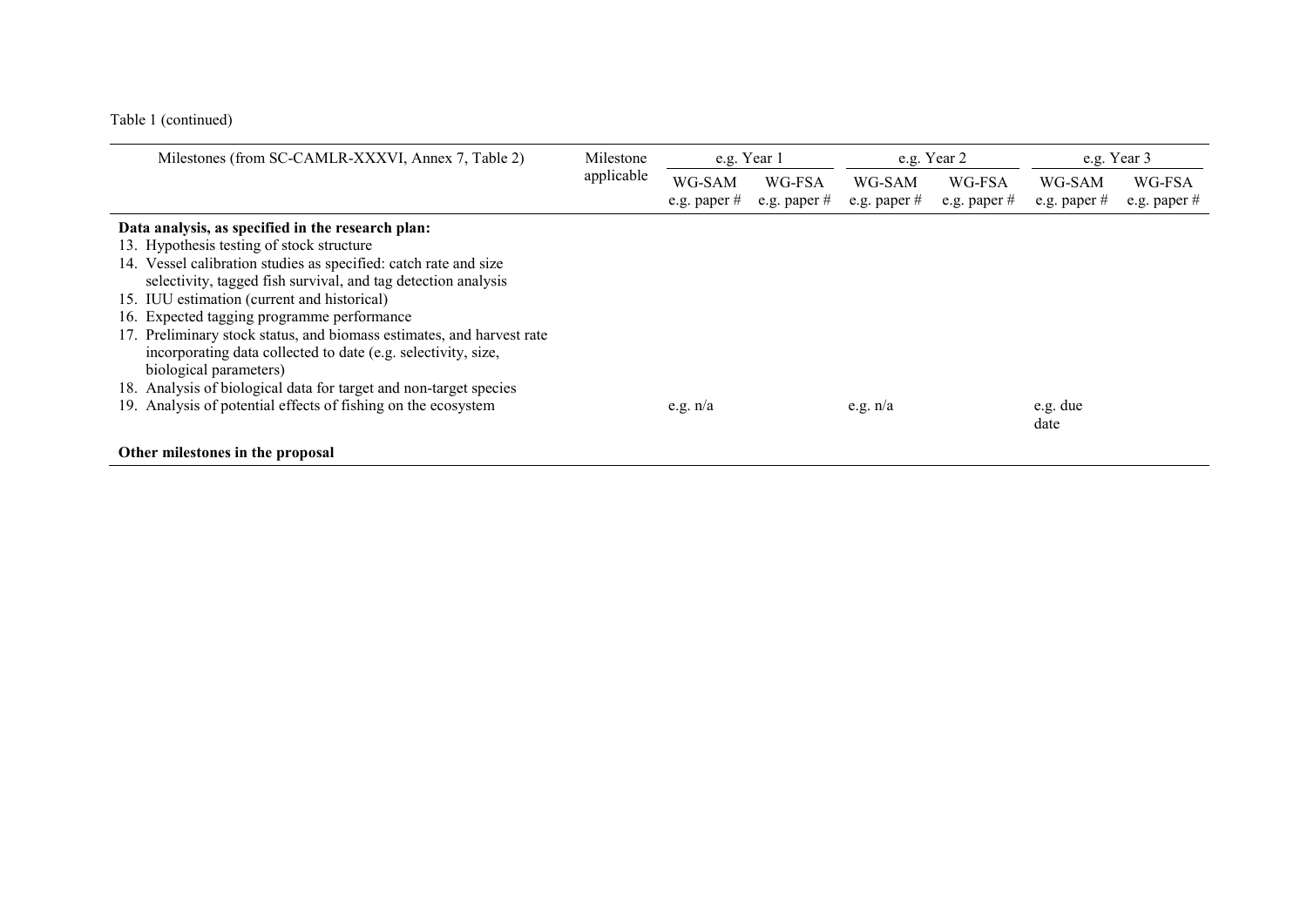<span id="page-26-0"></span>

|                   | Division                                        |    |                |   |   |   | 58.4.2 |                          |    |    |    |    |    |    |    |    |    |    | 58.4.1 |    |    |    |    |    |    |
|-------------------|-------------------------------------------------|----|----------------|---|---|---|--------|--------------------------|----|----|----|----|----|----|----|----|----|----|--------|----|----|----|----|----|----|
|                   | <b>SSRU</b>                                     | A  | A              | B | B | U |        | D                        | D  | E. | E. | B  | B  |    |    | D  | D  | E. |        |    |    | G  | G  | н  | H  |
|                   | With research block                             |    |                |   |   |   |        |                          |    |    |    |    |    |    |    |    |    | 3  | 4      |    |    | 6  | 5  |    |    |
|                   | Segment                                         |    | $\overline{2}$ | 3 | 4 | 5 | 6      | $\overline{\phantom{a}}$ | 8  | 9  | 10 | 11 | 12 | 13 | 14 | 15 | 16 | 17 | 18     | 19 | 20 | 21 | 22 | 23 | 24 |
| a) Objectives     | Available tags                                  | M  |                |   |   |   |        |                          |    | H. | н  |    |    | H  | H. | M  |    | н  | H      |    |    | н. | н. | H. | M  |
|                   | Recaptures                                      |    |                |   |   |   |        |                          |    |    |    |    |    | м  | м  |    |    | н  | M      |    |    | н. | М  | M  |    |
|                   | Local assessment                                |    |                |   |   |   |        |                          |    |    |    |    |    | н  | H. |    |    | н  | H      |    |    | н. | H  |    |    |
|                   | Area-wide assessment                            |    |                |   |   |   |        |                          |    |    |    |    | м  | н  | н  | н  | н  | н  | H      | н  | н  | н. | H. |    |    |
|                   | Key life-history stages                         | н. |                |   |   |   |        |                          | м  | H  | н  | M  | 1  | M  | H. | н  |    | M  | M      |    |    |    |    |    |    |
|                   | No data for habitat model                       | M  | н              | н | н | н | H.     | M                        |    |    |    | M  |    |    |    |    |    |    |        |    |    |    |    |    |    |
|                   | Avoid VME                                       | H. | M              | м | M | н | M      | M                        | M  | H  | н  | M  | M  | H  | H. | м  | M  | н  | Η.     | M  | M  | H. | H. |    |    |
| b) Viable fishery | Catch rates                                     | M  |                | M | м | н | н      | н                        | H. | H  | M  | M  | н  | н  | н  | M  |    | M  | м      | м  |    | м  | м  | H. | н  |
|                   | Fishing history                                 |    |                |   |   |   |        |                          |    |    | М  |    |    | н  | H  | М  |    | H  | м      |    |    | н  | н. | M  |    |
|                   | Habitat area                                    | н  |                |   | м |   |        |                          |    |    |    |    |    |    | M  | н  |    | M  |        |    |    |    |    |    |    |
|                   | Sea ice                                         | н. |                | M | М | н |        | м                        |    |    |    |    | м  |    | м  | м  | м  | м  | м      | M  | н  | н. | н. | M  | M  |
|                   | c) Stock hypothesis See Key life-history stages |    |                |   |   |   |        |                          |    |    |    |    |    |    |    |    |    |    |        |    |    |    |    |    |    |

Figure 1: Suitability of geographic five-degree-longitude sections (upper panel) against the criteria under WG-SAM-11 (SC-CAMLR-XXX, Annex 5, paragraph 2.40) (lower panel). Suitability is marked as high (H, green), medium (M, orange) or low (L, red). Upper panel: Black lines = SSRU boundaries, green lines = research blocks in Divisions 58.4.1 and 58.4.2 as set out in Conservation Measures 41-11 and 41-05 (from WG-SAM-18/17, Figure 1).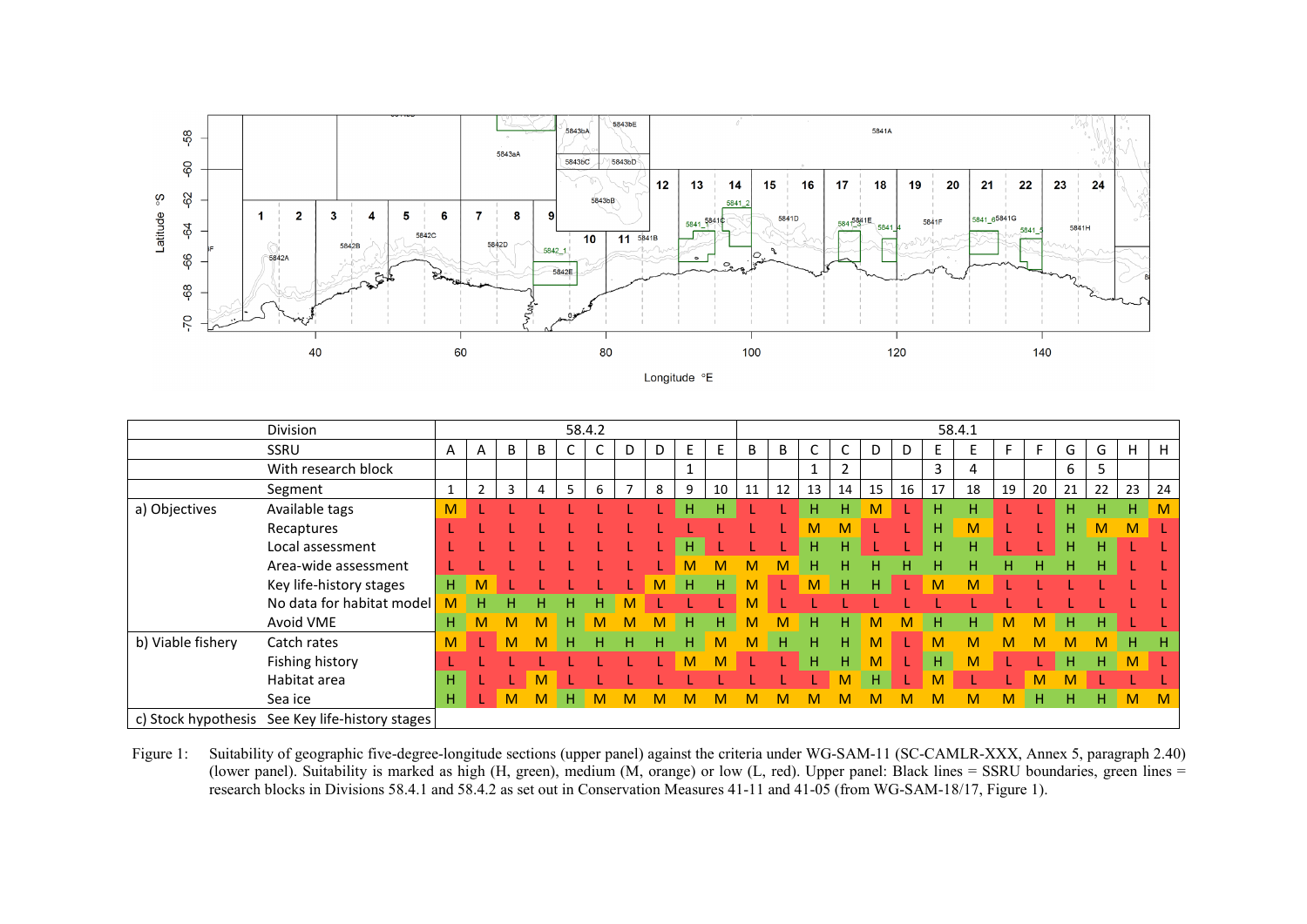# Appendix A

# **List of Participants**

<span id="page-27-0"></span>Working Group on Statistics, Assessments and Modelling (Norwich, United Kingdom, 25 to 29 June 2018)

| Convener           | Dr Steve Parker<br>National Institute of Water and Atmospheric Research<br>(NIWA)<br>New Zealand<br>steve.parker@niwa.co.nz                   |
|--------------------|-----------------------------------------------------------------------------------------------------------------------------------------------|
| Australia          | Dr Dirk Welsford<br>Australian Antarctic Division, Department of the<br>Environment<br>dirk.welsford@aad.gov.au                               |
| <b>Chile</b>       | Professor Patricio M. Arana<br>Pontificia Universidad Catolica de Valparaíso<br>patricio.arana@pucv.cl                                        |
| <b>France</b>      | Dr Clara Péron<br>Muséum national d'Histoire naturelle<br>$\text{clara.peron}\xspace(\omega\text{mnhn.fr})$                                   |
|                    | Mr Romain Sinegre<br>Muséum national d'Histoire naturelle<br>romain.sinegre@mnhn.fr                                                           |
| Germany            | Dr Stefan Hain<br>Alfred Wegener Institute for Polar and Marine Research<br>stefan.hain@awi.de                                                |
| Japan              | Dr Takehiro Okuda<br>National Research Institute of Far Seas Fisheries, Japan<br>Fisheries Research and Education Agency<br>okudy@affrc.go.jp |
| Korea, Republic of | Mr Gap-Joo Bae<br>Hong Jin Corporation<br>gjbae1966@hotmail.com                                                                               |
|                    | Dr Seok-Gwan Choi<br>National Institute of Fisheries Science (NIFS)<br>sgchoi@korea.kr                                                        |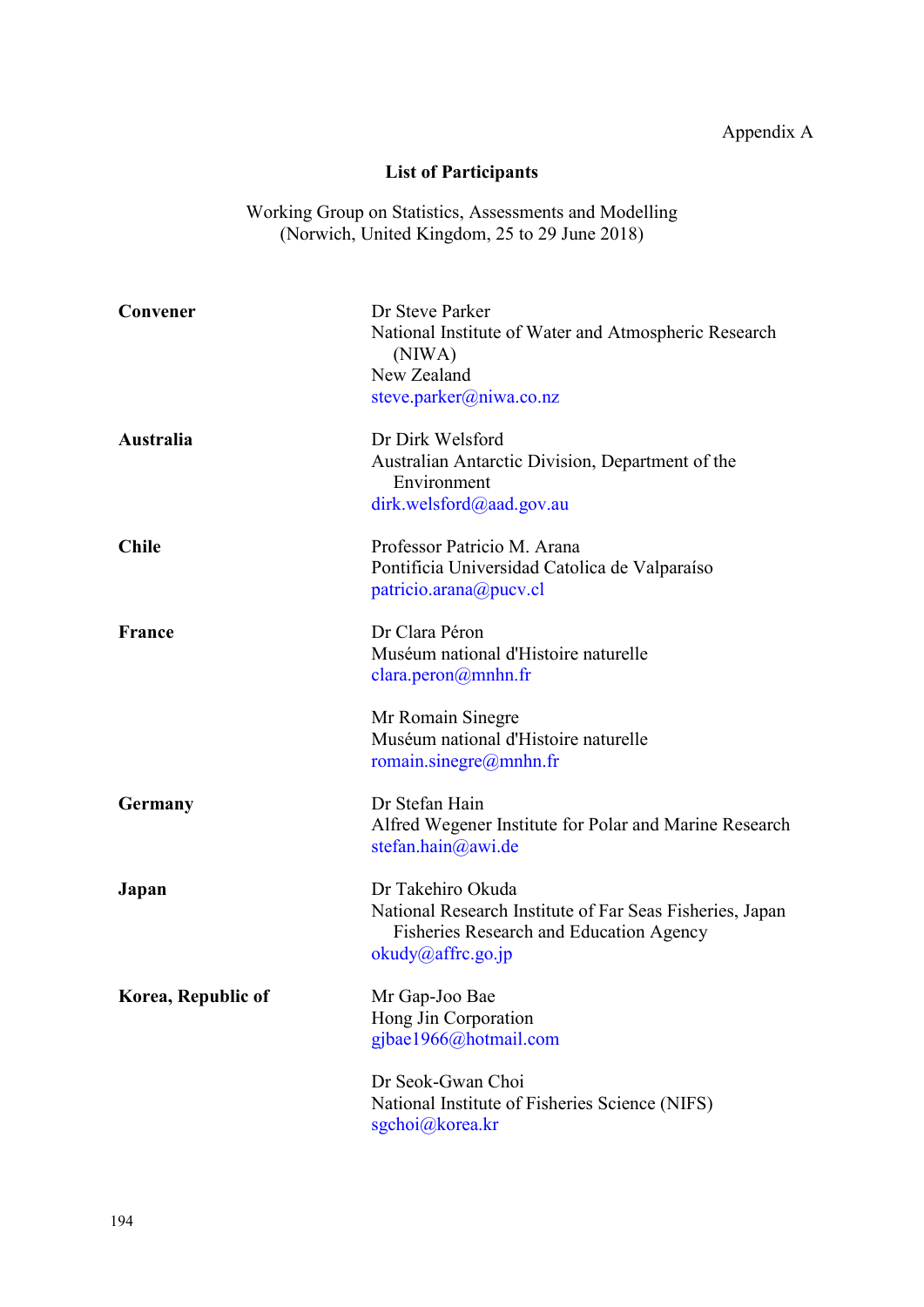|                           | Mr Hyun Joong Choi<br>Sunwoo Corporation<br>hjchoi@swfishery.com                                                                                 |
|---------------------------|--------------------------------------------------------------------------------------------------------------------------------------------------|
|                           | Dr Sangdeok Chung<br>National Institute of Fisheries Science<br>sdchung@korea.kr                                                                 |
|                           | Mr TaeBin Jung<br>Sunwoo Corporation<br>tbjung@swfishery.com                                                                                     |
|                           | Mr Sang Gyu Shin<br>National Institute of Fisheries Science (NIFS)<br>gyuyades82@gmail.com                                                       |
| <b>New Zealand</b>        | Mr Alistair Dunn<br>Ministry for Primary Industries<br>alistair.dunn@mpi.govt.nz                                                                 |
|                           | Dr Sophie Mormede<br>National Institute of Water and Atmospheric Research<br>(NIWA)<br>sophie.mormede@niwa.co.nz                                 |
| <b>Russian Federation</b> | Dr Svetlana Kasatkina<br>AtlantNIRO<br>$\text{ks}(a)$ atlantniro.ru                                                                              |
| <b>Spain</b>              | Mr Roberto Sarralde Vizuete<br>Instituto Español de Oceanografía<br>roberto.sarralde@ieo.es                                                      |
| <b>Ukraine</b>            | Mr Oleksandr Buberenko<br><b>Constellation Southern Crown LLC</b><br>logisticscfish@gmail.com                                                    |
|                           | Dr Kostiantyn Demianenko<br>Institute of Fisheries and Marine Ecology (IFME) of the<br>State Agency of Fisheries of Ukraine<br>s erinaco@ukr.net |
|                           | Mr Dmitry Marichev<br><b>LLC Fishing Company Proteus</b><br>dmarichev@yandex.ru                                                                  |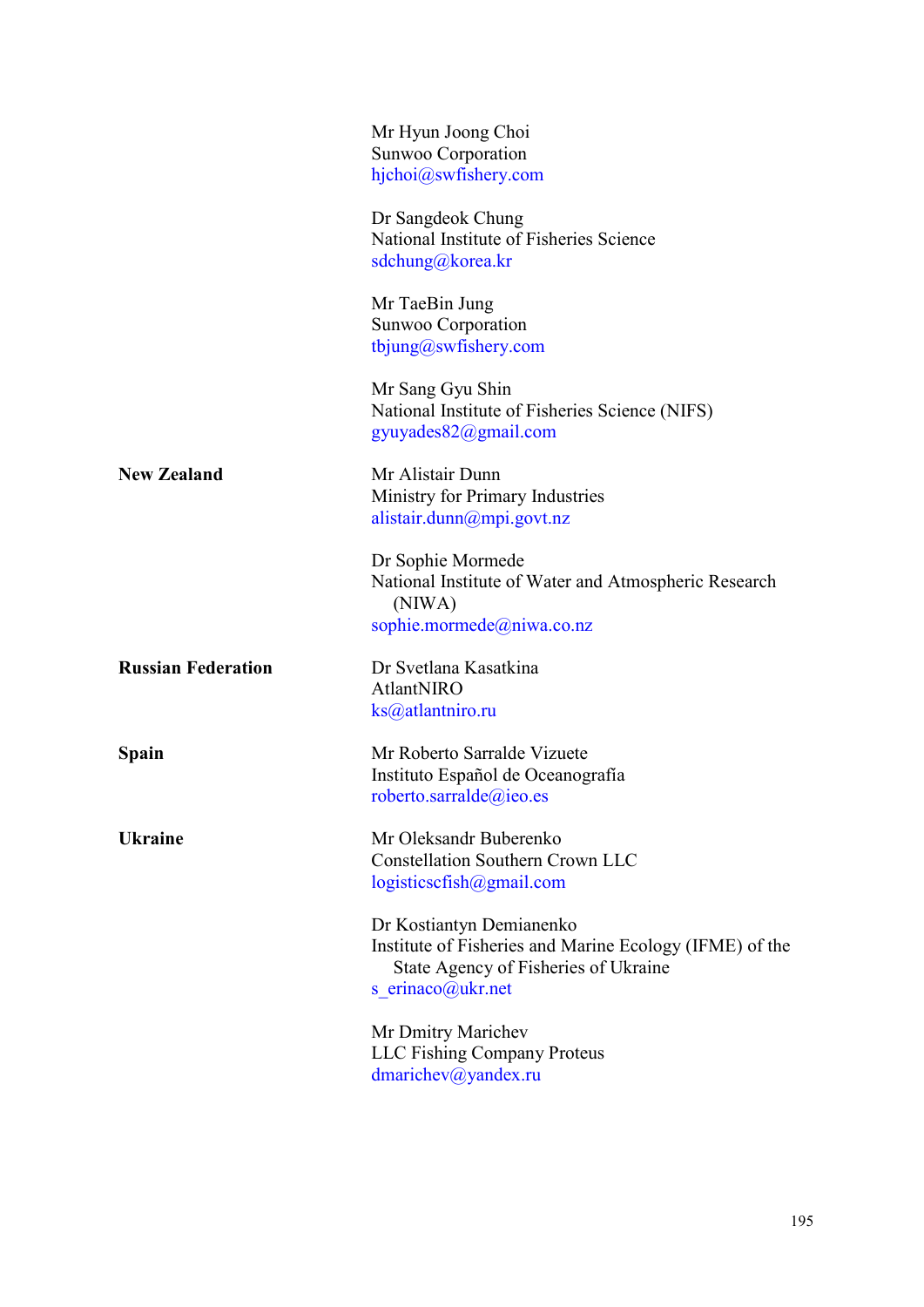Dr Leonid Pshenichnov Institute of Fisheries and Marine Ecology (IFME) of the State Agency of Fisheries of Ukraine [lkpbikentnet@gmail.com](mailto:lkpbikentnet@gmail.com)

Mr Illia Slypko Institute of Fisheries and Marine Ecology (IFME) [i.v.slypko@ukr.net](mailto:i.v.slypko@ukr.net)

**United Kingdom** Dr Mark Belchier British Antarctic Survey [markb@bas.ac.uk](mailto:markb@bas.ac.uk)

> Dr Chris Darby Centre for Environment, Fisheries and Aquaculture Science (Cefas) [chris.darby@cefas.co.uk](mailto:chris.darby@cefas.co.uk)

> Dr Timothy Earl Centre for Environment, Fisheries and Aquaculture Science (Cefas) [timothy.earl@cefas.co.uk](mailto:timothy.earl@cefas.co.uk)

Dr Phil Hollyman British Antarctic Survey [phyman@bas.ac.uk](mailto:phyman@bas.ac.uk)

Dr Marta Söffker Centre for Environment, Fisheries and Aquaculture Science (Cefas) [marta.soffker@cefas.co.uk](mailto:marta.soffker@cefas.co.uk)

**United States of America** Dr Christopher Jones

National Oceanographic and Atmospheric Administration (NOAA) [chris.d.jones@noaa.gov](mailto:chris.d.jones@noaa.gov)

Dr Christian Reiss National Marine Fisheries Service, Southwest Fisheries Science Center [christian.reiss@noaa.gov](mailto:christian.reiss@noaa.gov)

**Secretariat** Dr David Agnew Executive Secretary [david.agnew@ccamlr.org](mailto:david.agnew@ccamlr.org)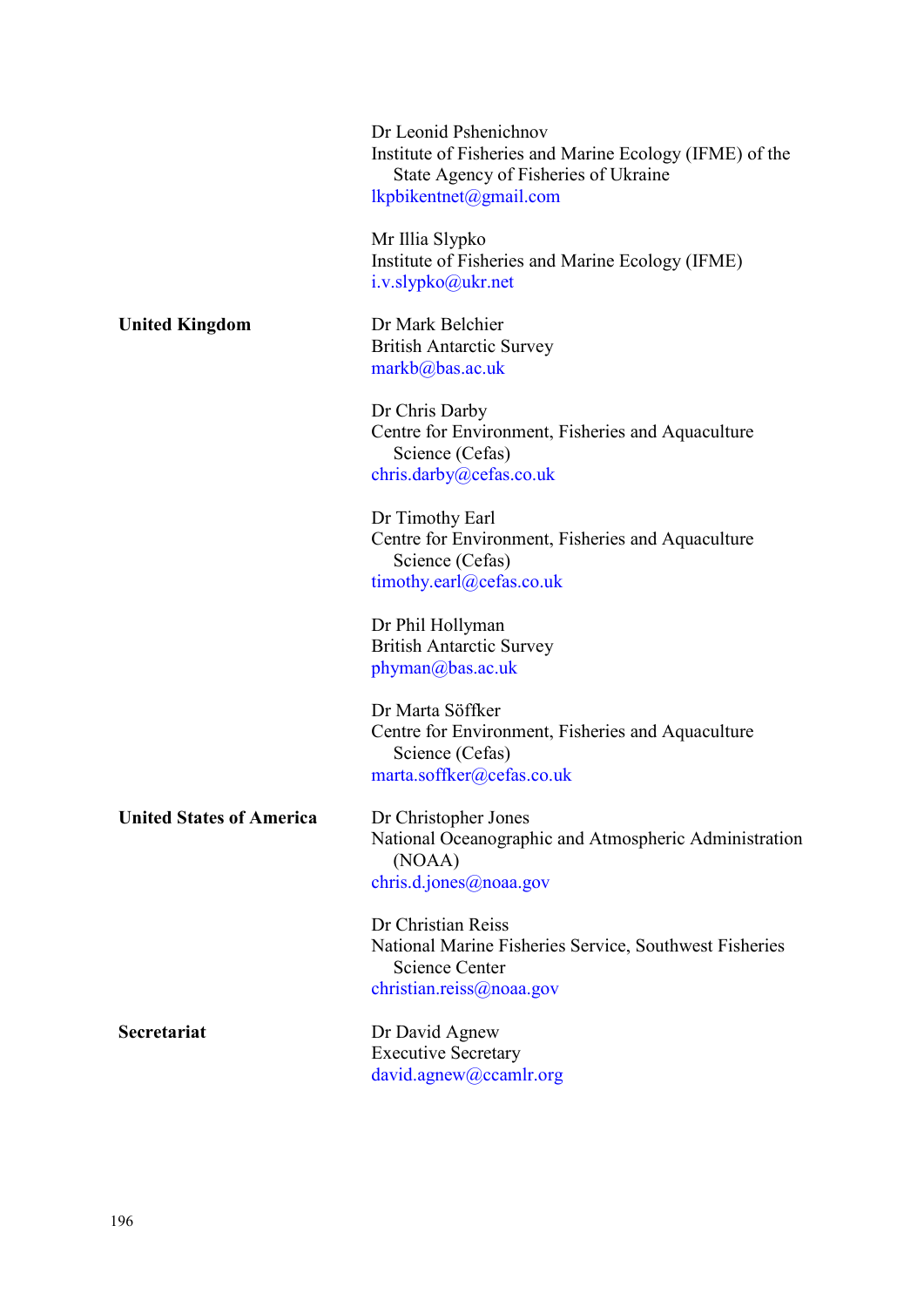Ms Doro Forck Communications Manager [doro.forck@ccamlr.org](mailto:doro.forck@ccamlr.org)

Dr Keith Reid Science Manager [keith.reid@ccamlr.org](mailto:keith.reid@ccamlr.org)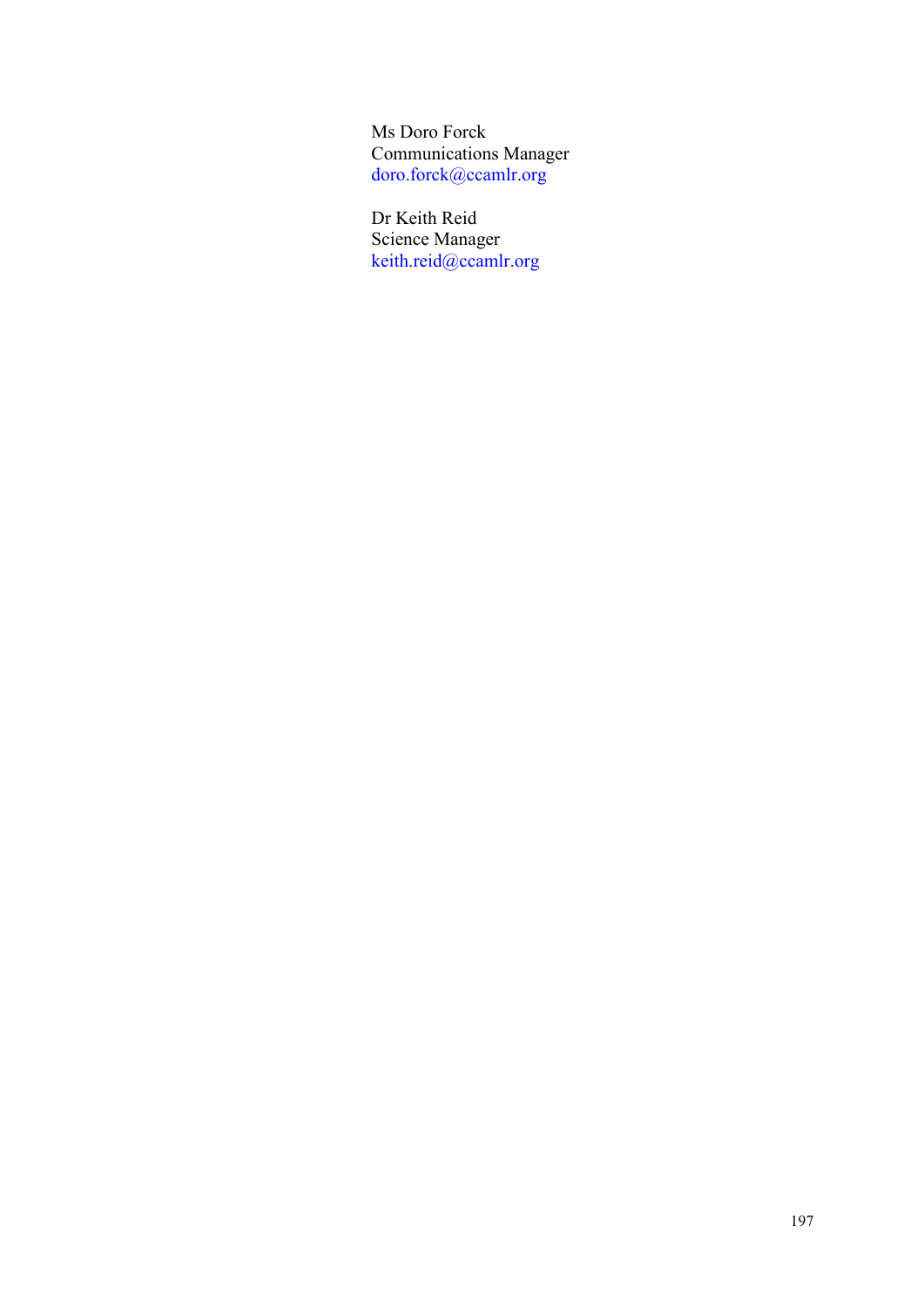#### Appendix B

#### **Agenda**

#### Working Group on Statistics, Assessments and Modelling (Norwich, United Kingdom, 25 to 29 June 2018)

- <span id="page-31-0"></span>1. Introduction
- 2. Opening of the meeting
	- 2.1 Adoption of the agenda and organisation of the meeting
- 3. Assessments to estimate sustainable yield in established/assessed fisheries
- 4. Development of management advice consistent with Article II for fisheries with more limited data
- 5. Data acquisition and management
- 6. Review of research plan proposals and results
	- 6.1 Proposals and research results from Area 48
		- 6.1.1 Proposals and research results from Subarea 48.1
		- 6.1.2 Proposals and research results from Subareas 48.2 and 48.4
		- 6.1.3 Proposals and research results from Subarea 48.6
	- 6.2 Proposals and research results from Subarea 58.4
		- 6.2.1 Proposals and research results from Division 58.4.1
		- 6.2.2 Proposals and research results from Division 58.4.2
		- 6.2.3 Proposals and research results from Division 58.4.3
		- 6.2.4 Proposals and research results from Division 58.4.4
	- 6.3 Review of research proposals and results for other areas
		- 6.3.1 Review of research proposals and results for Subarea 88.1
		- 6.3.2 Review of research proposals and results for Subarea 88.2
		- 6.3.3 Review of research proposals and results for Subarea 88.3
- 7. Future work
- 8. Other business
- 9. Advice to the Scientific Committee
- 10. Adoption of report and close of meeting.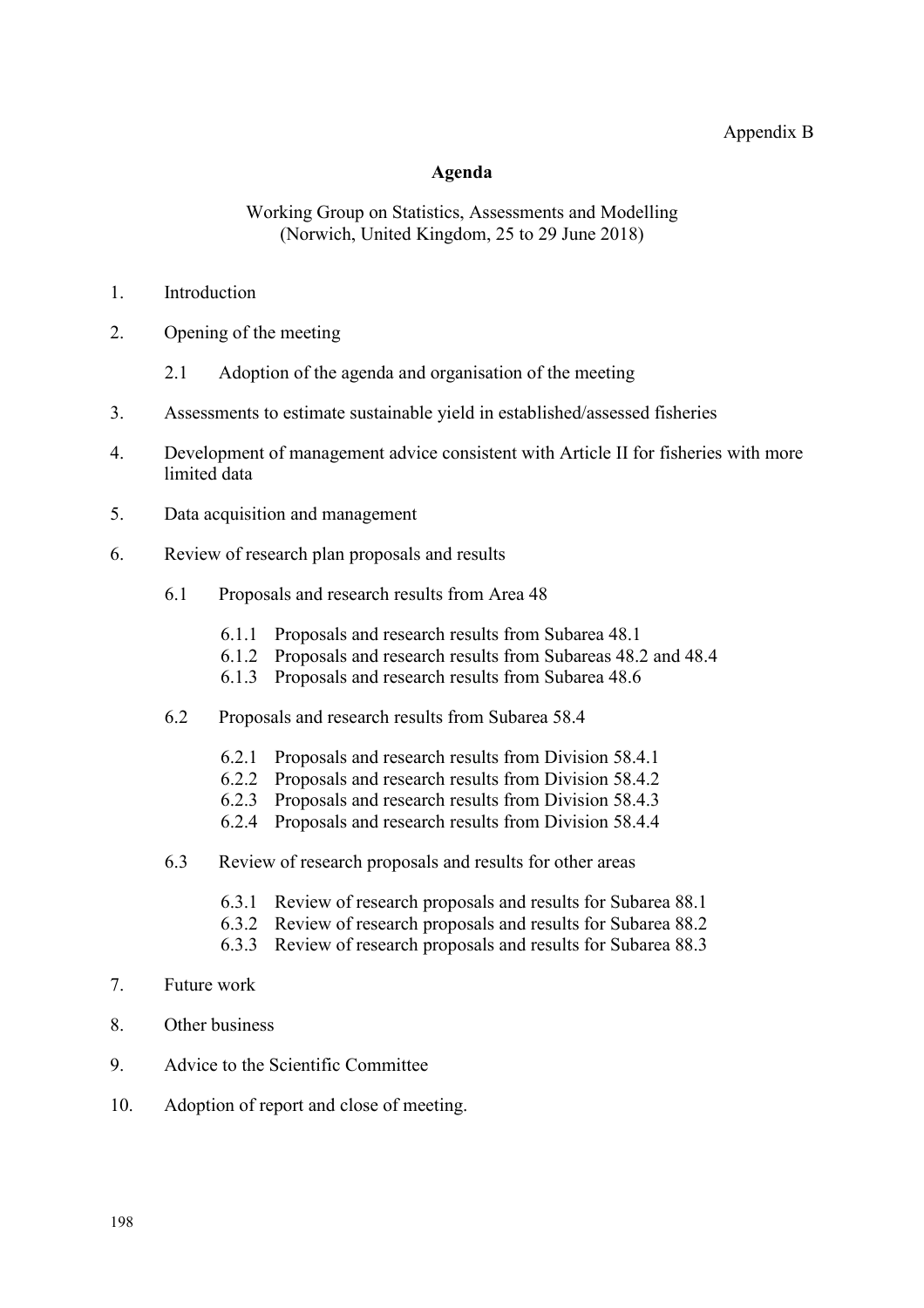### **List of Documents**

Working Group on Statistics, Assessments and Modelling (Norwich, United Kingdom, 25 to 29 June 2018)

<span id="page-32-0"></span>

| WG-SAM-18/01 | Predicting fishing ground accessibility in the Antarctic Weddell<br>Sea<br>H. Pehlke, K. Teschke and T. Brey                                                                                                                                                         |
|--------------|----------------------------------------------------------------------------------------------------------------------------------------------------------------------------------------------------------------------------------------------------------------------|
| WG-SAM-18/02 | Research plan for the 2018/19 exploratory longline fishery of<br>D. mawsoni in Subarea 48.6 by Spain<br>Delegation of Spain                                                                                                                                          |
| WG-SAM-18/03 | Continuation proposal of a multi-Member longline survey on<br>Patagonian toothfish (Dissostichus eleginoides) in<br>Division 58.4.4b in 2018/19 by Japan and France<br>Delegations of Japan and France                                                               |
| WG-SAM-18/04 | Proposed continuation of a multi-Member longline survey on<br>Antarctic toothfish (Dissostichus mawsoni) in Statistical<br>Subarea 48.6 in 2018/19 by Japan and South Africa<br>Delegations of Japan and South Africa                                                |
| WG-SAM-18/05 | Progress report on the joint research for Dissostichus spp. in<br>Subarea 88.3 by the Republic of Korea and New Zealand and<br>notification of research in 2018/19<br>Delegations of the Republic of Korea and New Zealand                                           |
| WG-SAM-18/06 | Research program on study of life cycle, species compositions,<br>biology and resource potential of craboids (Anomura,<br>Decapoda) in the Pacific Ocean Antarctic Area in 2018–2021<br>by Russian Federation<br>Delegation of the Russian Federation                |
| WG-SAM-18/07 | Research program to examine the life cycle and resource<br>potential of Dissostichus species in the Special Research Zone<br>within the Ross Sea region marine protected area (RSRMPA) in<br>2018–2027 by Russian Federation<br>Delegation of the Russian Federation |
| WG-SAM-18/08 | Continuation of multi-Member research on the <i>Dissostichus</i><br><i>eleginoides</i> exploratory fishery in 2018/19 in Division 58.4.3a<br>by France and Japan<br>Delegations of France and Japan                                                                  |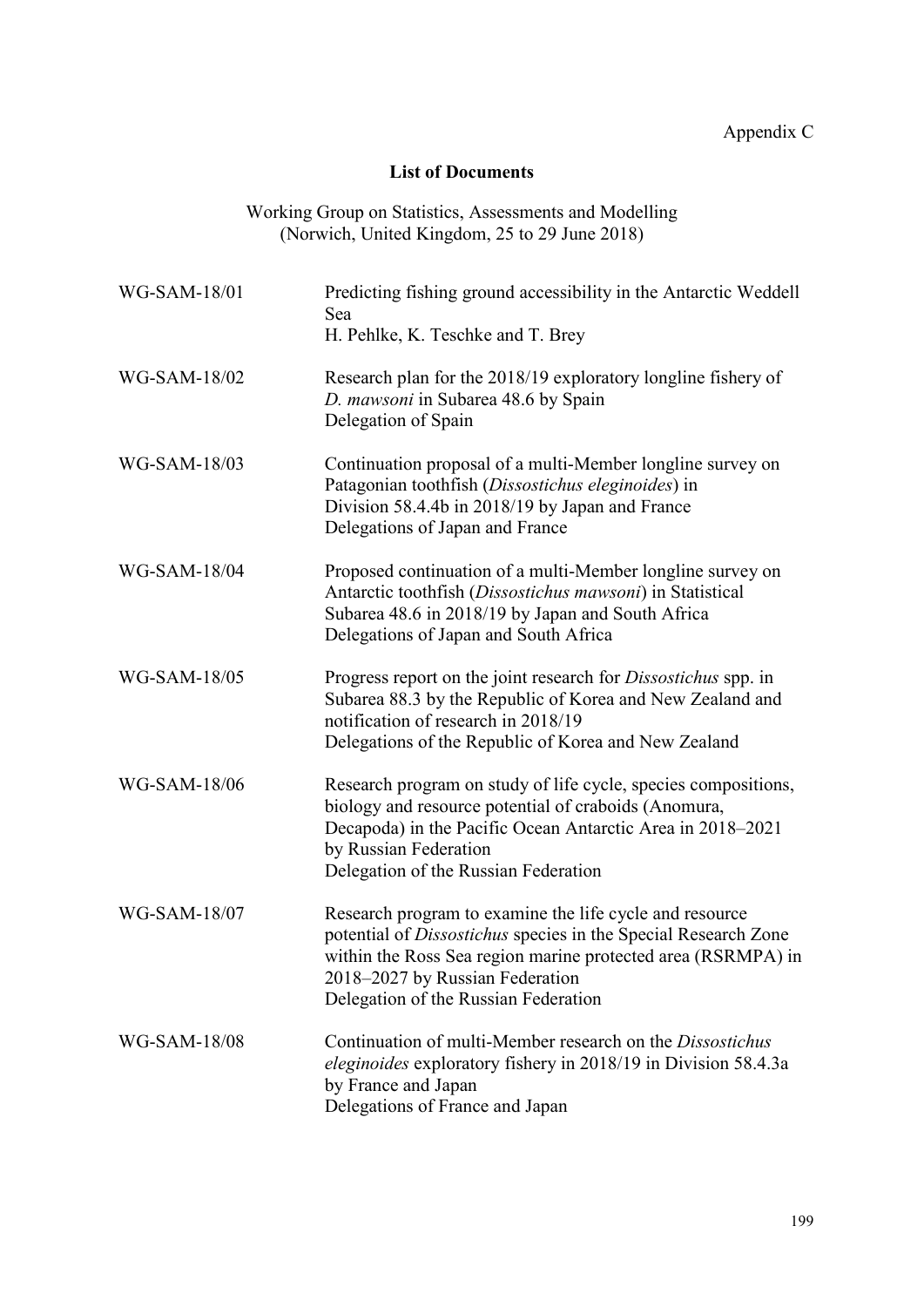| WG-SAM-18/09 | Notification for scientific research in 2019/20 under CM 24-01:<br>Proposal for a winter longline survey of Antarctic toothfish in<br>the northern region of Subareas 88.1 and 88.2<br>Delegation of New Zealand                                   |
|--------------|----------------------------------------------------------------------------------------------------------------------------------------------------------------------------------------------------------------------------------------------------|
| WG-SAM-18/10 | Results of the seventh Ross Sea shelf survey to monitor<br>abundance of Antarctic toothfish in the southern Ross Sea,<br>January 2018, and notification for research in 2018/19<br>D. Stevens, X. Fu, S. Mormede and S. Parker                     |
| WG-SAM-18/11 | Plan of research program of the Ukraine in Subarea 48.1 in<br>2019<br>Delegation of Ukraine                                                                                                                                                        |
| WG-SAM-18/12 | Plan of research program of the Ukraine in Subarea 88.3 in<br>2019<br>Delegation of Ukraine                                                                                                                                                        |
| WG-SAM-18/13 | Proposal for continuation of the Ukrainian research survey in<br>Subarea 48.2 in 2018/19 season (fifth year of research)<br>Delegation of Ukraine                                                                                                  |
| WG-SAM-18/14 | Introducing Casal2 for toothfish stock assessments<br>S. Mormede                                                                                                                                                                                   |
| WG-SAM-18/15 | Outline for year 3 of the 3-year longline survey to determine<br>toothfish population connectivity between Subareas 48.2<br>and 48.4<br>M. Söffker and M. Belchier                                                                                 |
| WG-SAM-18/16 | Informing and seeking advice from WG-SAM-18 about the<br>revisions of the WSMPA proposal<br>S. Hain, K. Teschke, H. Pehlke and T. Brey                                                                                                             |
| WG-SAM-18/17 | Draft proposal for multi-Member research on the Dissostichus<br>mawsoni exploratory fishery in East Antarctica<br>(Divisions 58.4.1 and 58.4.2) from 2018/19 to 2021/22<br>Delegations of Australia, France, Japan, Republic of Korea and<br>Spain |
| WG-SAM-18/18 | A photographic reference set for Antarctic toothfish<br>(Dissostichus mawsoni) from the Ross Sea region<br>C. Sutton and S. Parker                                                                                                                 |
| WG-SAM-18/19 | Research concept on catchability to study toothfish<br>abundance/stocks in the Antarctic marine areas<br>K. Demianenko, L. Pshenichnov, O. Diripasko and V. Gurianov                                                                               |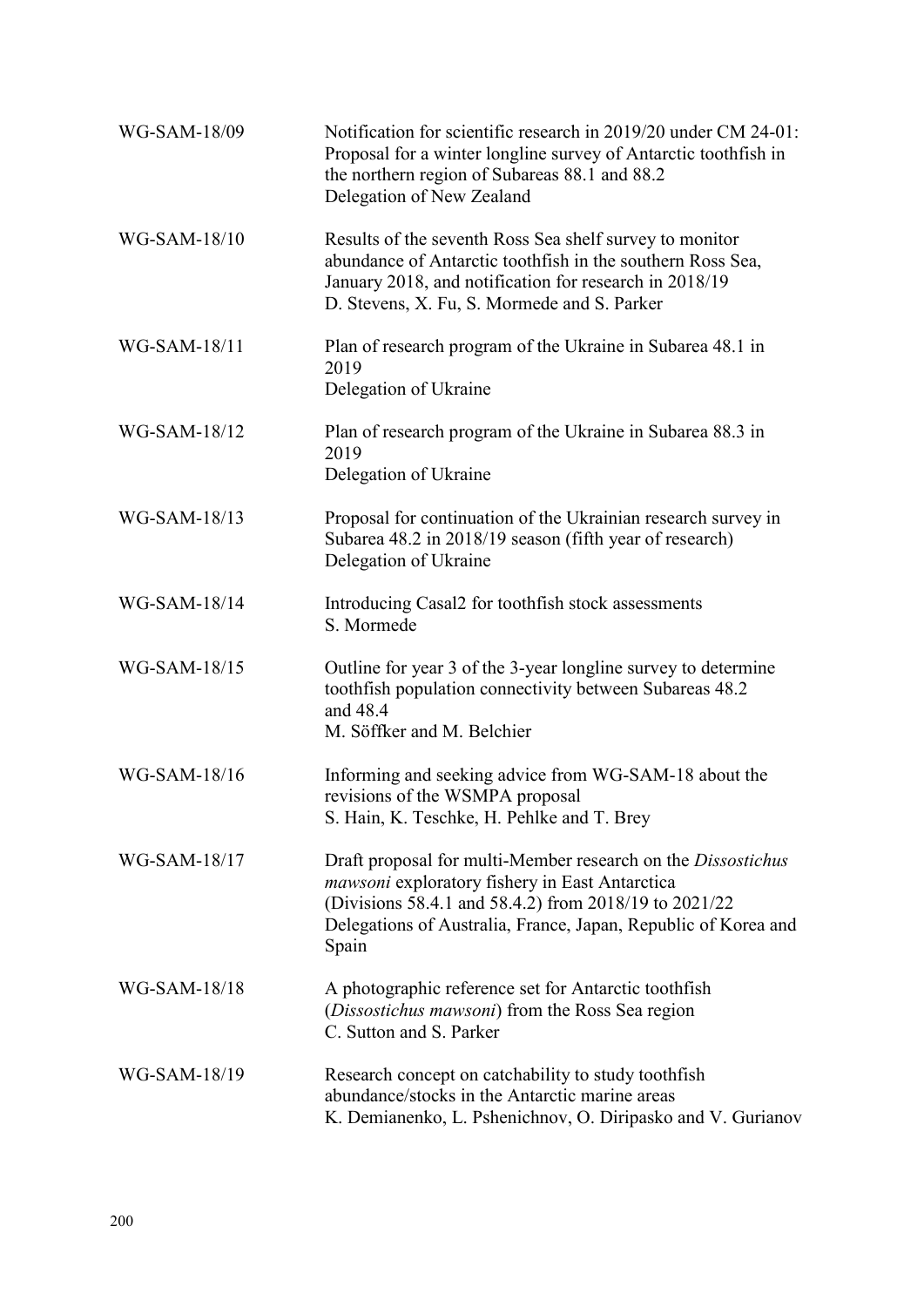| WG-SAM-18/20 | Results of a scientific electronic monitoring pilot study on the<br>FV Janas during the 2017/18 Ross Sea fishing season<br>B. Plum, A. Smith and S. Parker                                          |
|--------------|-----------------------------------------------------------------------------------------------------------------------------------------------------------------------------------------------------|
| WG-SAM-18/21 | Guidelines for fisheries-directed research addressing the Ross<br>Sea region Marine Protected Area Research and Monitoring<br>Plan<br>S. Parker and A. Dunn                                         |
| WG-SAM-18/22 | Monitoring and managing the effects of environmental change<br>on toothfish assessments<br>M. Pinkerton, A. Dunn, S. Mormede and S. Parker                                                          |
| WG-SAM-18/23 | Simulating performance of trend analysis for setting catch<br>limits in exploratory toothfish research plans<br>S. Hoyle, S. Parker, A. Dunn and S. Mormede                                         |
| WG-SAM-18/24 | Short review of the procedure for realisation of the fish tagging<br>program on vessels of Ukraine in the season 2017/18<br>Delegation of Ukraine                                                   |
| WG-SAM-18/25 | Cruise Report – Research Project: Demersal finfish distribution,<br>abundance, and their biological characteristics in Statistical<br>Subareas 48.1 (northern area) and 48.2<br>Delegation of Chile |
| WG-SAM-18/26 | The preliminary report on the survey for <i>Dissostichus</i> spp. in<br>Subarea 48.2, season 2017/18<br>Delegation of Chile                                                                         |
| WG-SAM-18/27 | Preliminary results of oceanological research of Ukrainian<br>vessels in the CCAMLR area for the season 2017/18<br>V. Paramonov                                                                     |
| WG-SAM-18/28 | The preliminary report on the survey in Subarea 48.2 in 2018<br>(the fourth year of the planned 5-year-old investigations)<br>Delegation of Ukraine                                                 |
| WG-SAM-18/29 | Information report on the age determination methods of<br>toothfish Dissostichus spp.<br>I.V. Slypko and P.M. Zabroda                                                                               |
| WG-SAM-18/30 | Preliminary results from the second year of a three-year survey<br>into the connectivity of toothfish species in Subareas 48.2<br>and 48.4<br>M. Söffker, K. Olsson and M. Belchier                 |